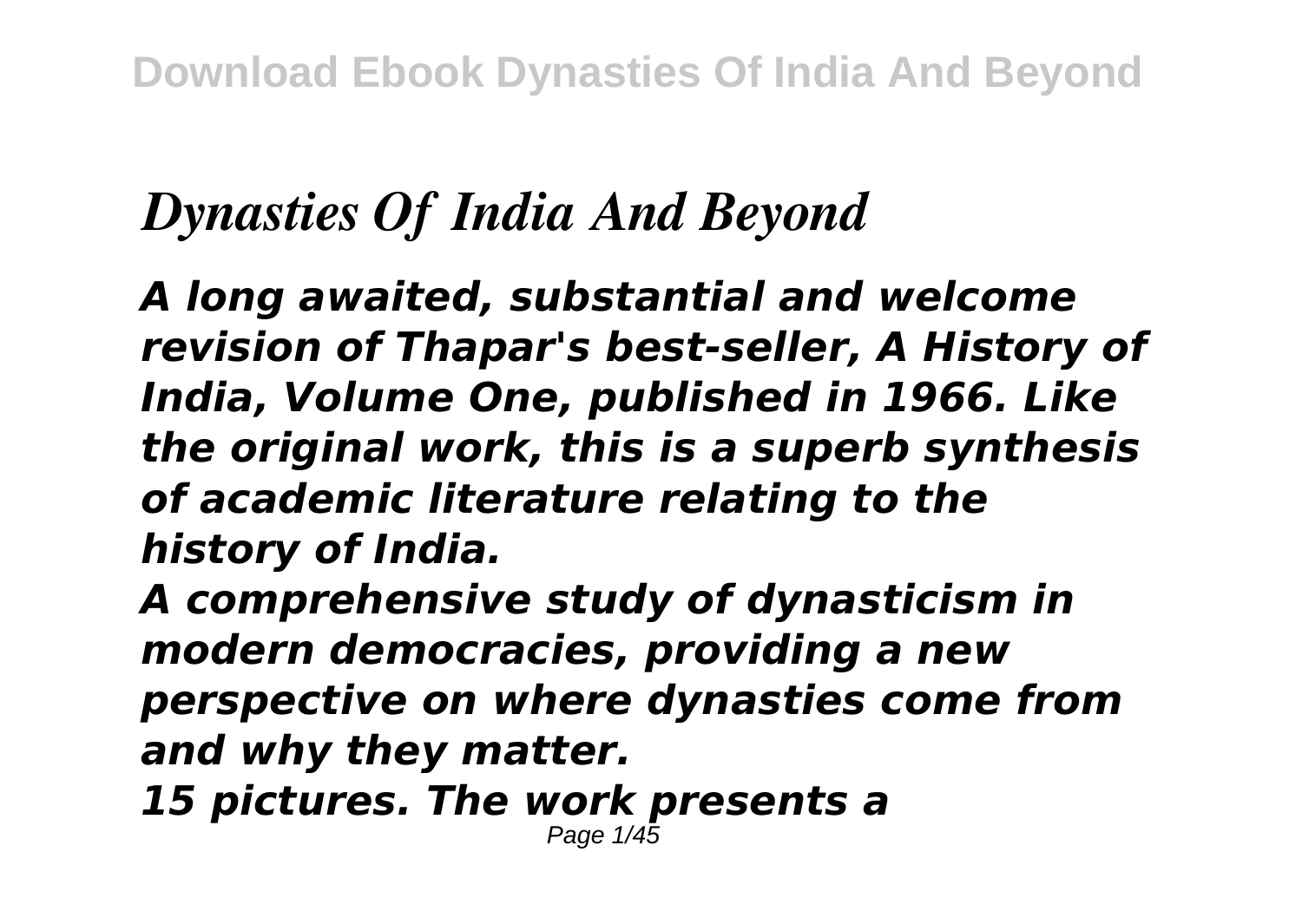*comprehensive study of the ancient communities touching their history in all dimensions including socio-economic, politico-cultural and religious traits and aspects of the ancient people of the area. One of the objectives of the work has been to trace out the roots of the present Himalayan culture and find out the cultural components of ancient inhabitants in the present society.*

*Ancient Communities of the Himalaya Containing Particular Descriptions of the Empires, Kingdoms, Principalities,* Page 2/45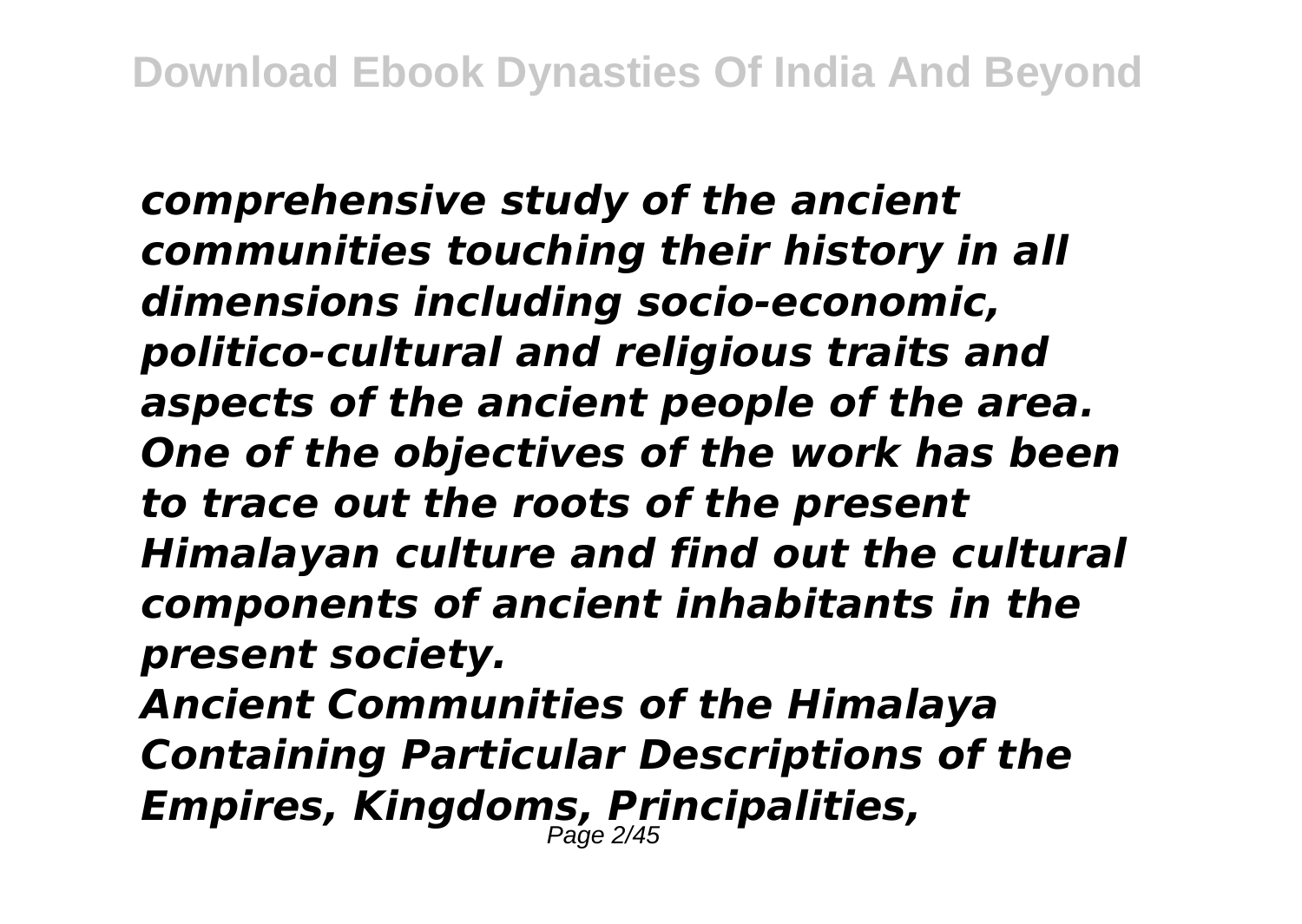*Provinces, Cities, Towns, Districts, Fortresses, Harbours, Rivers, Lakes, &c. of Hindostan, and the Adjacent Countries, India Beyond the Ganges, and the Eastern Archipelago; Together with Sketches of the Manners, Customs, Institutions, Agriculture, Commerce, Manufactures, Revenues, Population, Castes, Religion, History, &c. of Their Various Inhabitants The East India Company The East India Gazetteer The Oxford History of India China Between Empires* Page 3/45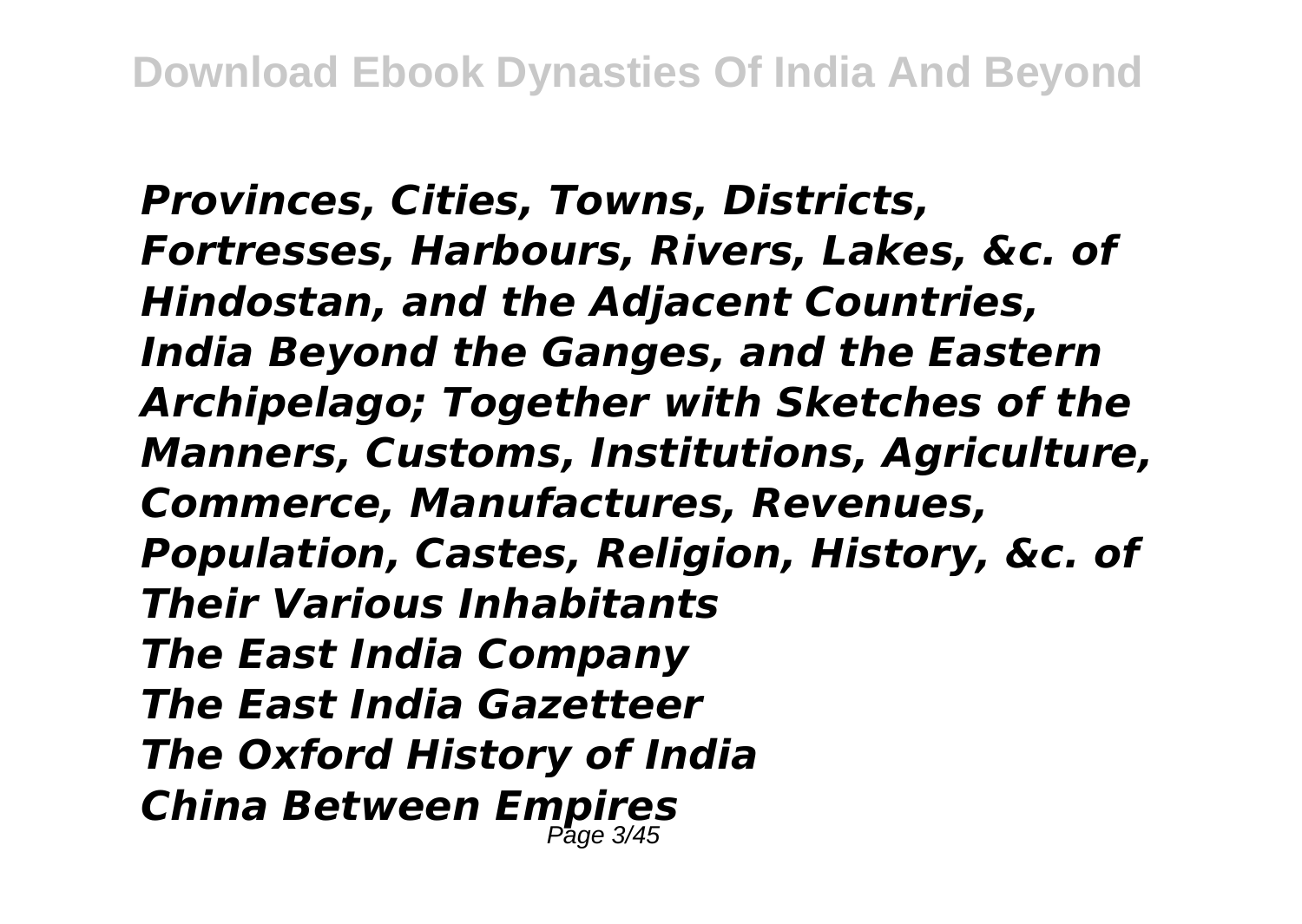Light was central to the visual politics and imaginative geographies of empire, even beyond its role as a symbol of knowledge and progress in post-Enlightenment narratives. This book describes how imperial mappings of geographical space in terms of 'cities of light' and 'hearts of darkness' coincided with the industrialisation of light (in homes, streets, theatres) and its instrumentalisation through new representative forms (photography, film, magic lanterns, theatrical lighting). Cataloguing the imperial vision in its engagement with colonial India, the book evaluates responses by the celebrated Indian painter Ravi Varma (1848–1906) to  $P$ age  $\Delta$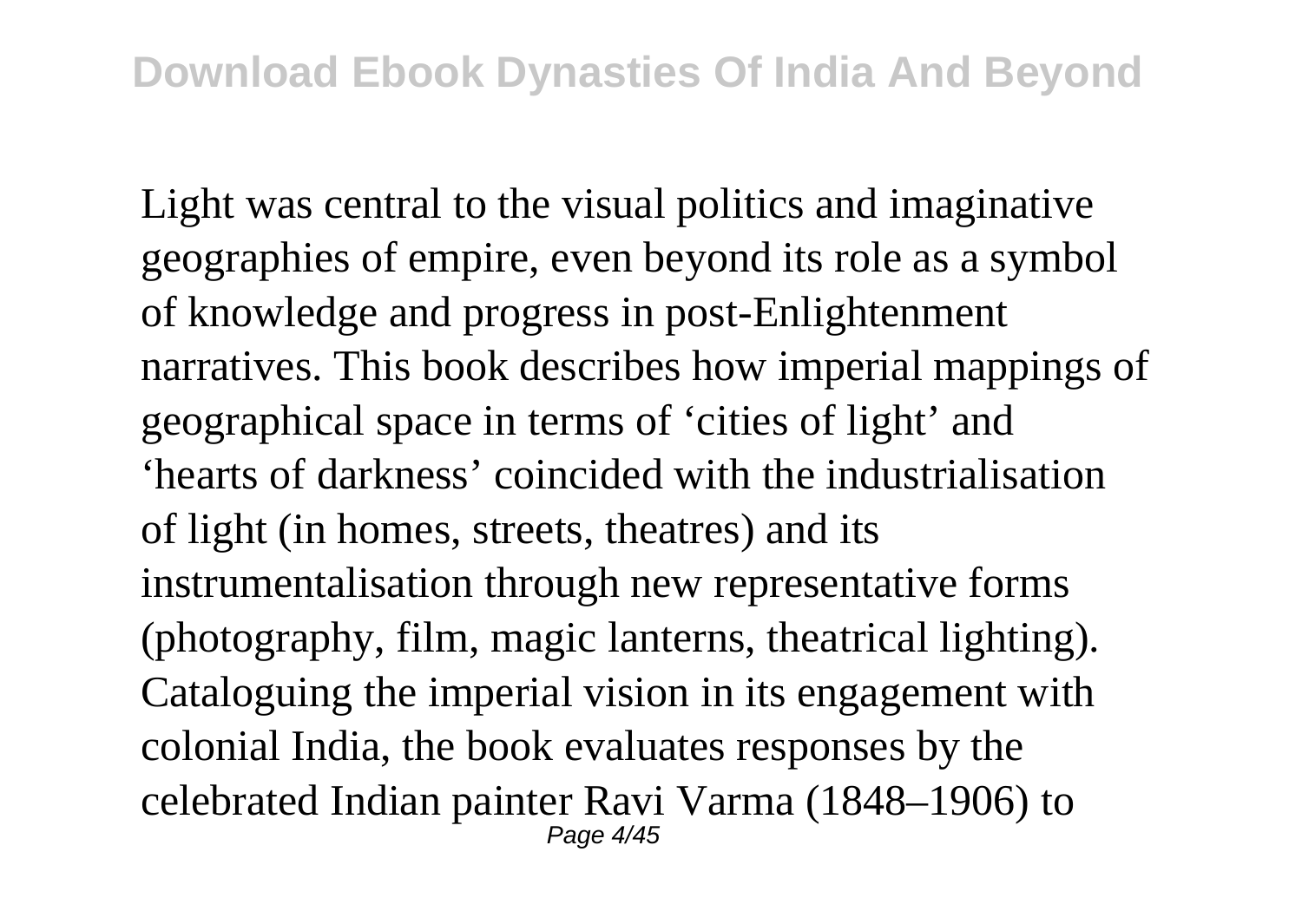reveal the centrality of light in technologies of vision, not merely as an ideological effect but as a material presence that produces spaces and inscribes bodies.

Inder Malhotra discusses whether the dynastic phenomenon is a passing phase in India and surrounding countries and beyond, or whether it is here to stay. He puts the rise of such dynasties in historical perspective and analyses why, in the Asian milieu, democratically-elected dynasties are likely to last longer than in the West. Please note that the content of this book primarily consists of articles available from Wikipedia or other free sources online. Pages: 47. Chapters: Ashoka, Maurya Empire, Page 5/45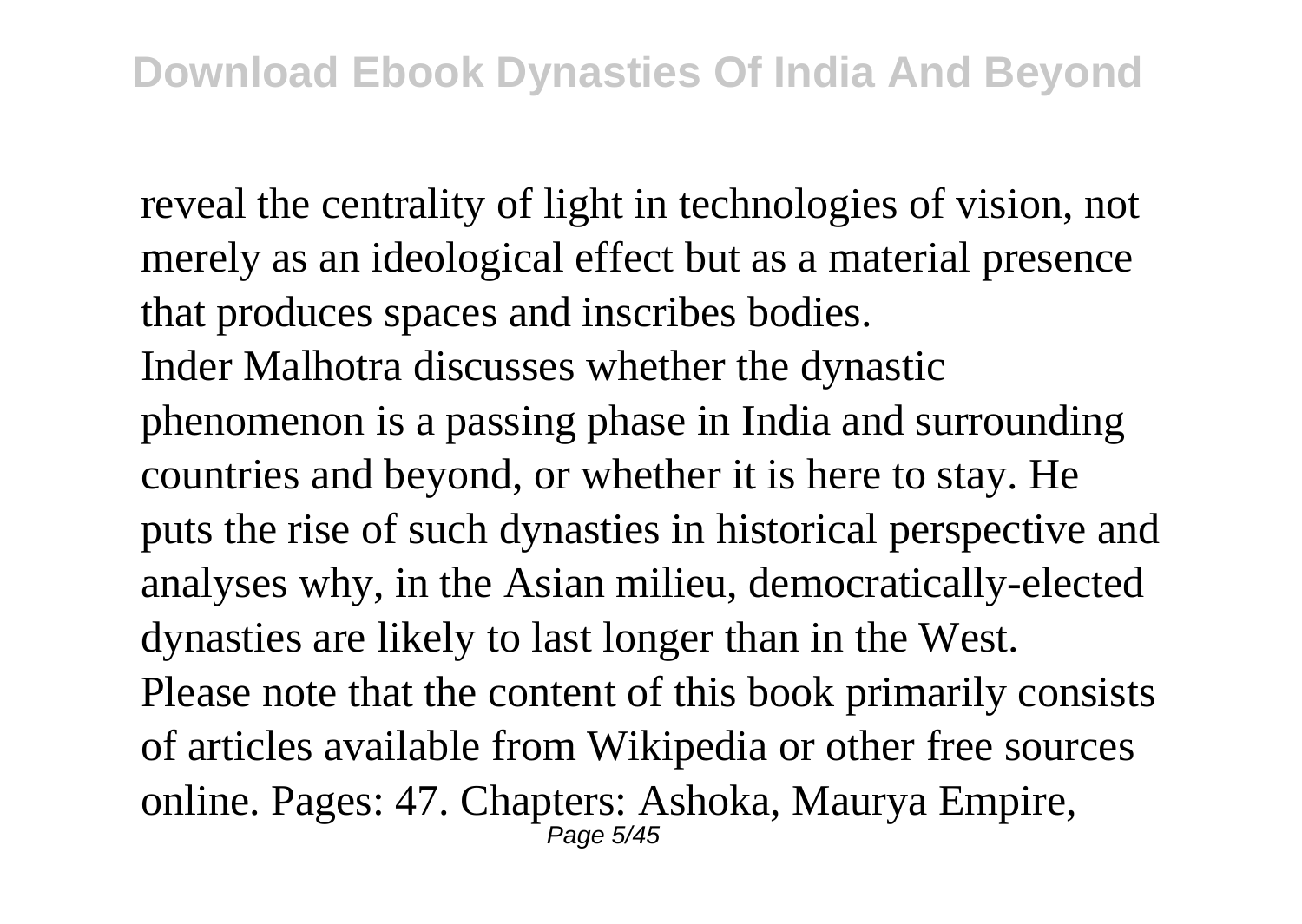Chandragupta Maurya, Sangamitta, Arthashastra, Ashokan Edicts in Delhi, Edicts of Ashoka, Ancestry of Chandragupta Maurya, Mauryan art, Barabar Caves, Bindusara, Mahinda, Kunala, Kumhrar, Didarganj Yakshi, Agam Kuan, Brihadratha Maurya, Ashokavadana, Dasaratha Maurya, Tishyaraksha, Kaurwaki, Mantriparishad, Devavarman. Excerpt: The Maurya Empire was a geographically extensive Iron Age historical power in ancient India, ruled by the Mauryan dynasty from 321 to 185 BC. Originating from the kingdom of Magadha in the Indo-Gangetic plains (modern Bihar, eastern Uttar Pradesh and Bengal) in the eastern side of Page  $6/45$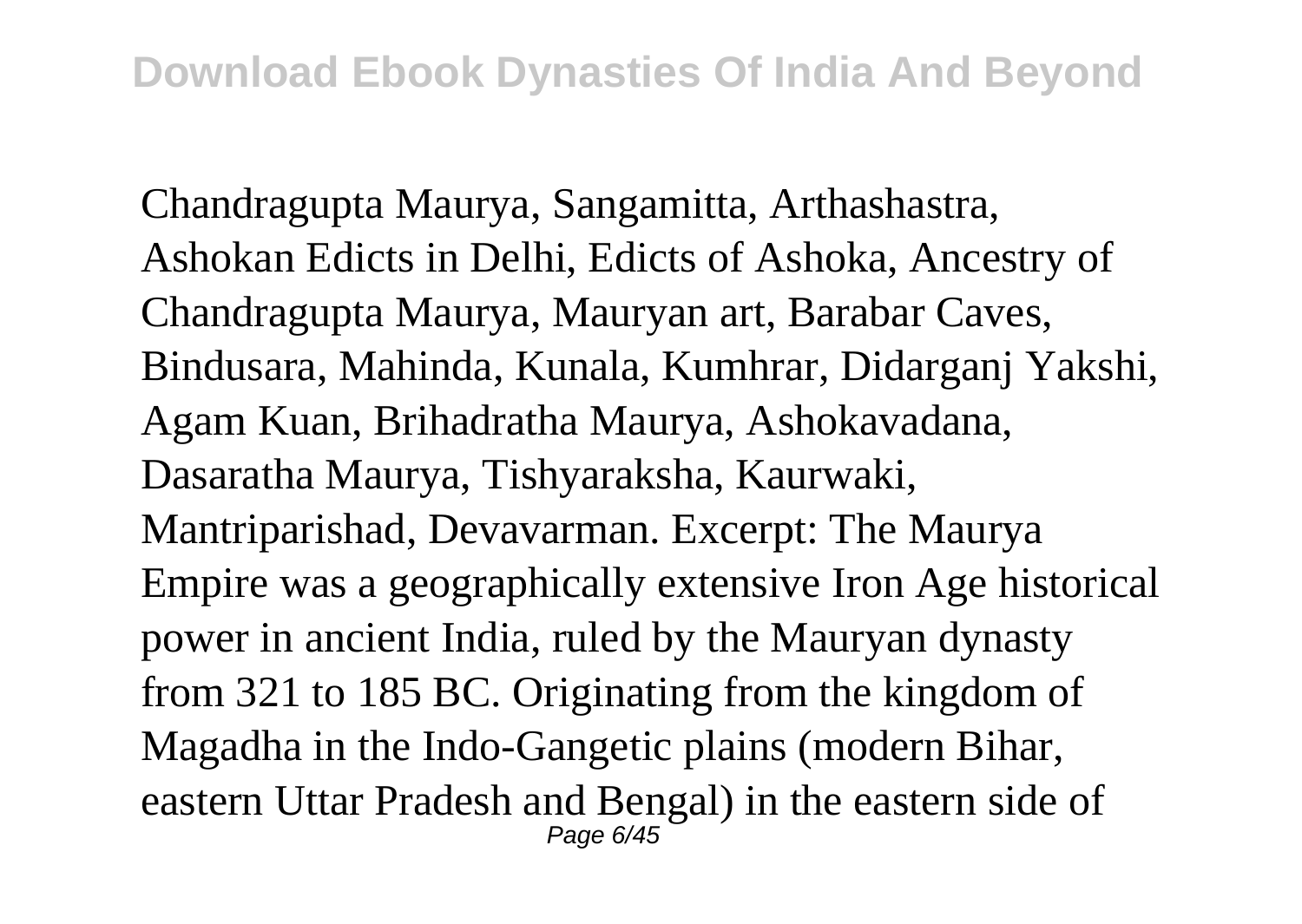the Indian subcontinent, the empire had its capital city at Pataliputra (modern Patna). The Empire was founded in 322 BC by Chandragupta Maurya, who had overthrown the Nanda Dynasty and rapidly expanded his power westwards across central and western India taking advantage of the disruptions of local powers in the wake of the withdrawal westward by Alexander the Great's Greek and Persian armies. By 320 BC the empire had fully occupied Northwestern India, defeating and conquering the satraps left by Alexander. With an area of 5,000,000 sq km, it was one of the world's largest empires in its time, and the largest ever in the Indian subcontinent. Page 7/45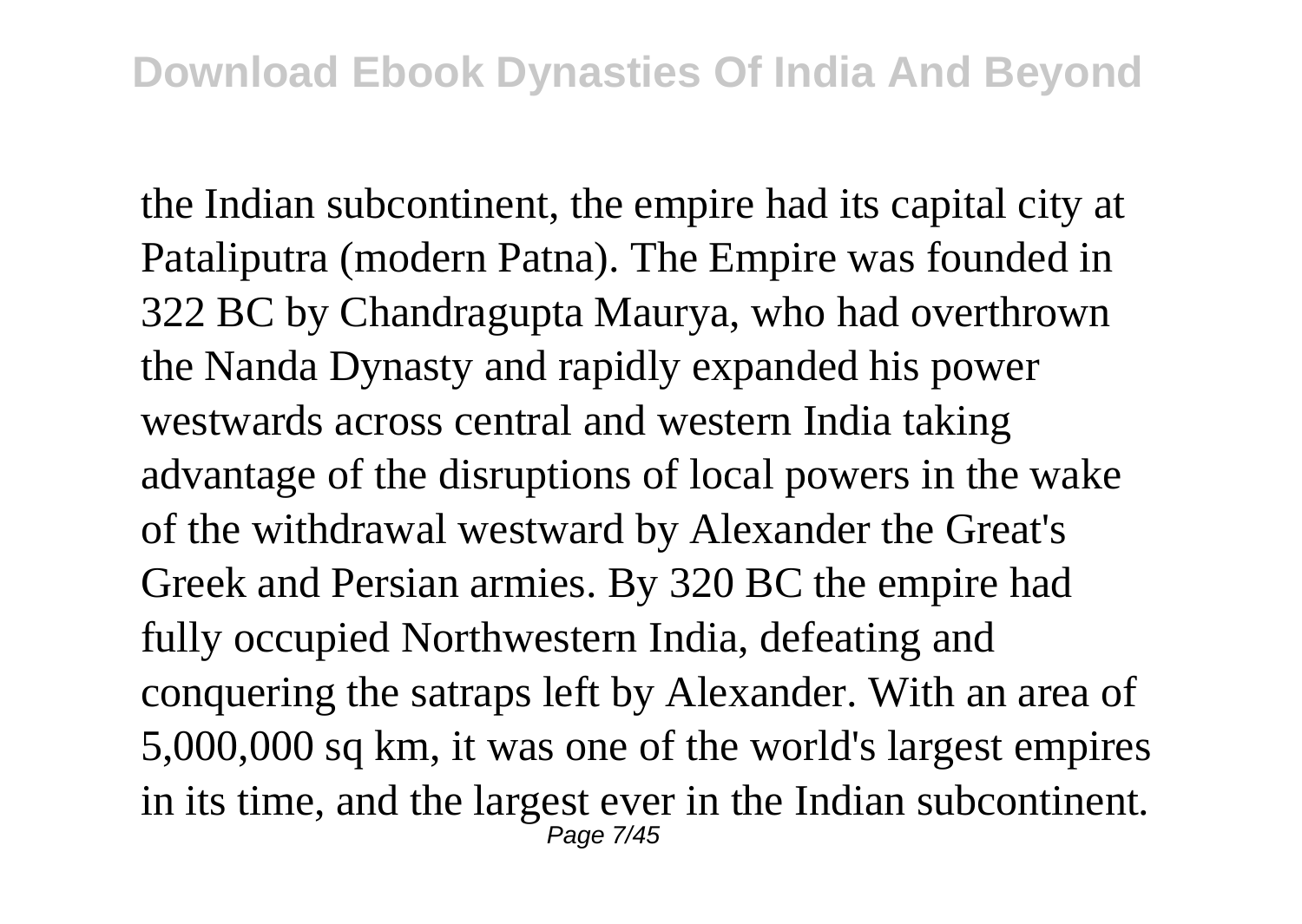At its greatest extent, the empire stretched to the north along the natural boundaries of the Himalayas, and to the east stretching into what is now Assam. To the west, it conquered beyond modern Pakistan, annexing Balochistan, south eastern parts of Iran and much of what is now Afghanistan, including the modern Herat and Kandahar provinces. The Empire was expanded into India's central and southern regions by the emperors Chandragupta and Bindusara, but it excluded a small portion of unexplored tribal and forested regions near Kalinga (modern Orissa), ..

Beyond Empires: Global, Self-Organizing, Cross-Imperial Page 8/45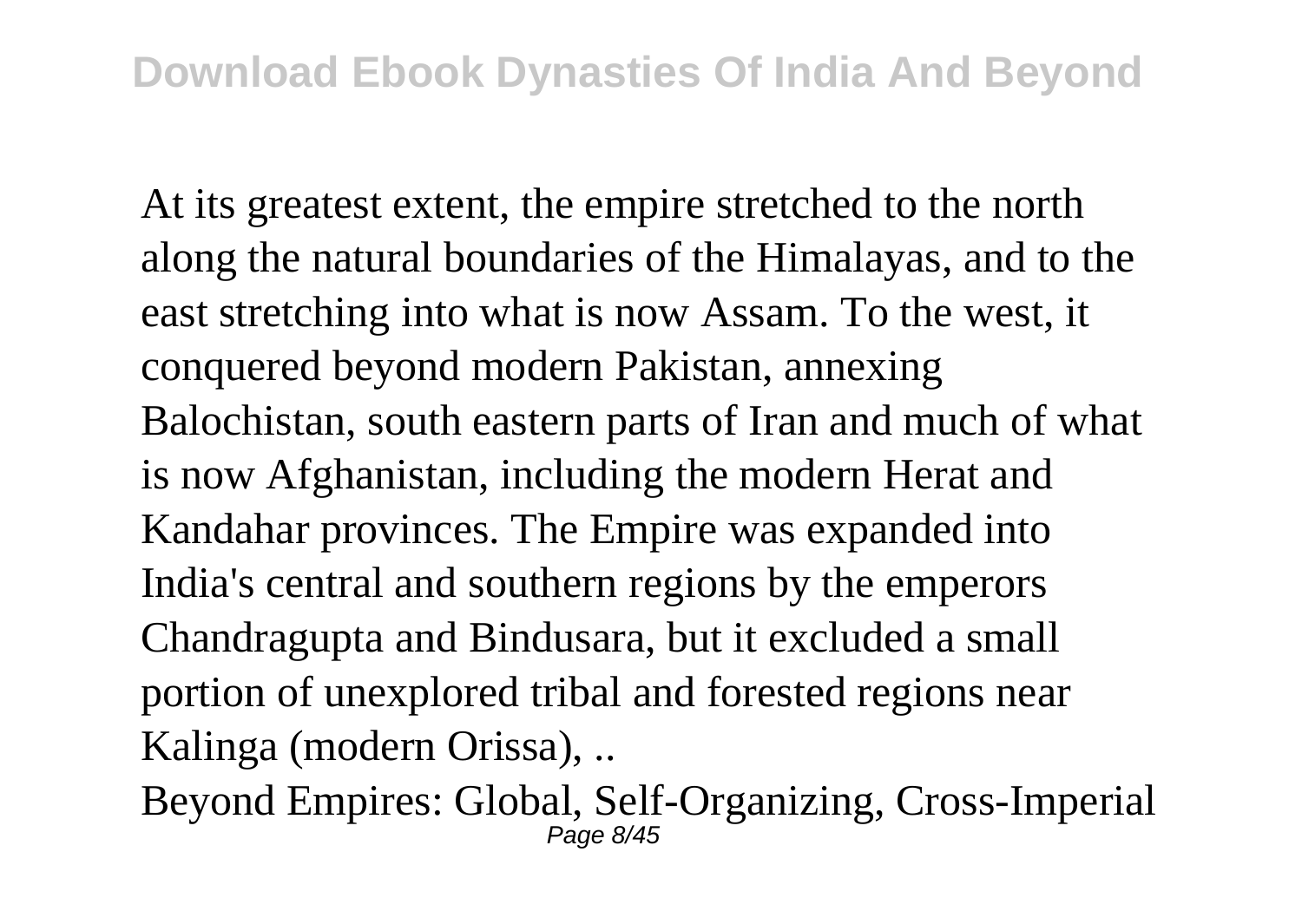## Networks, 1500-1800

The Routledge Handbook of the State in Premodern India Containing Particular Descriptions of the Empires, Kingdoms, Principalities, Provinces, Towns, Districts, Harbours, Rivers, Lakes, Etc. of Hindostan and the Adjacent Countries ; India Beyond the Ganges, and the Eastern Archipelago [together with Sketches of the Manners, Customs ... History, Etc. of Their Various **Inhabitants** 

The East Indian Gazetteer

The East India Gazetter

Servants of the Dynasty

Page  $9/45$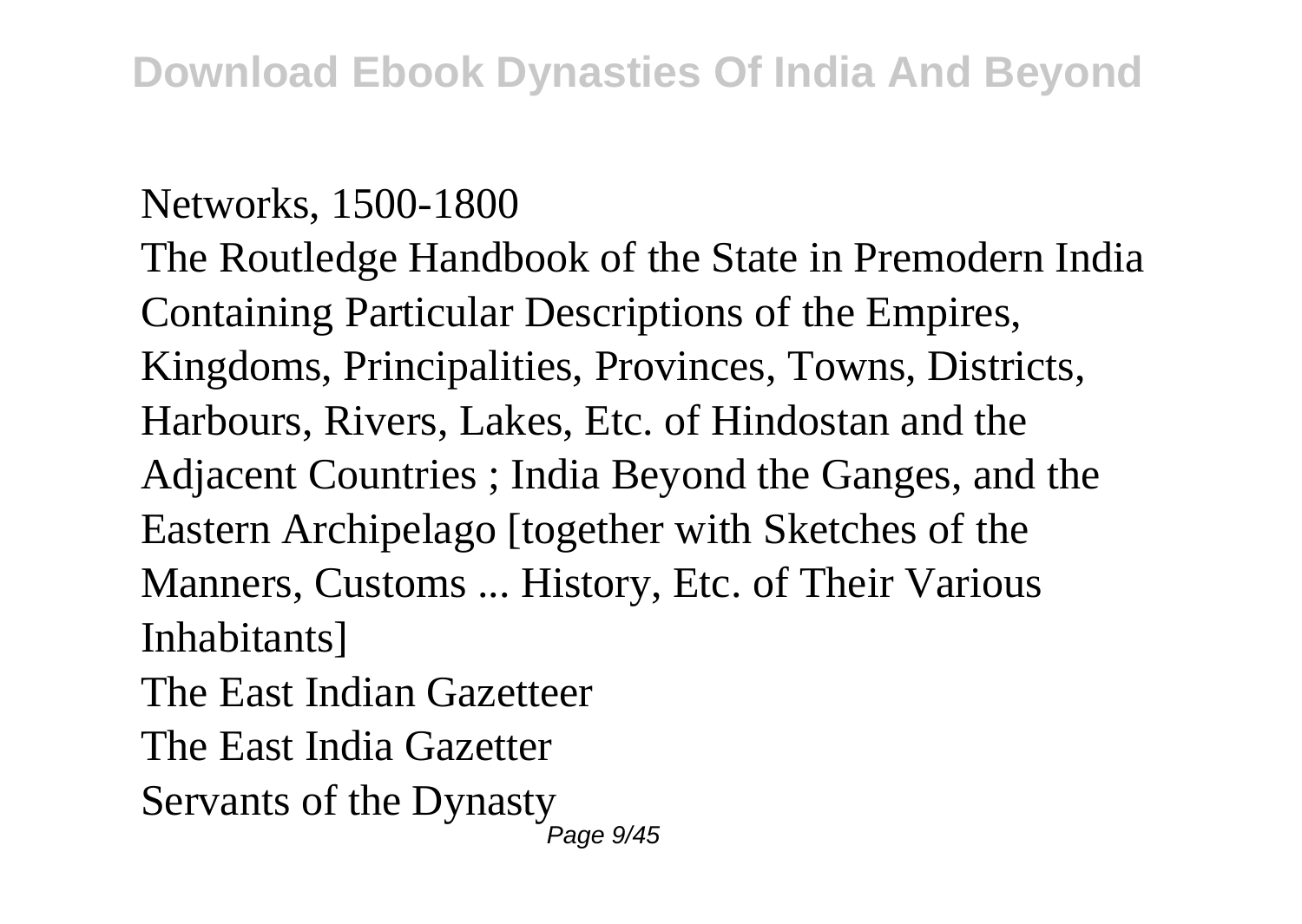Describes the life and career of the rock singer and examines her recent appearances in music videos and feature films. Find out about the Song and Tang dynasties in China and the Mongol invasions. Discover the first African kingdoms and the early empires in India Book jacket.

\*Includes pictures \*Profiles the East India Company's leaders and its actions across Asia \*Includes online resources and a bibliography for further reading \*Includes a table of contents The British East India Company served as one of the key players in the formation of the British Empire. From its origins as a trading company struggling to keep up with its superior Dutch, Portuguese, and Spanish competitors to its tenure as the ruling authority of the Indian subcontinent to its eventual<br> $\frac{Page 10/45}$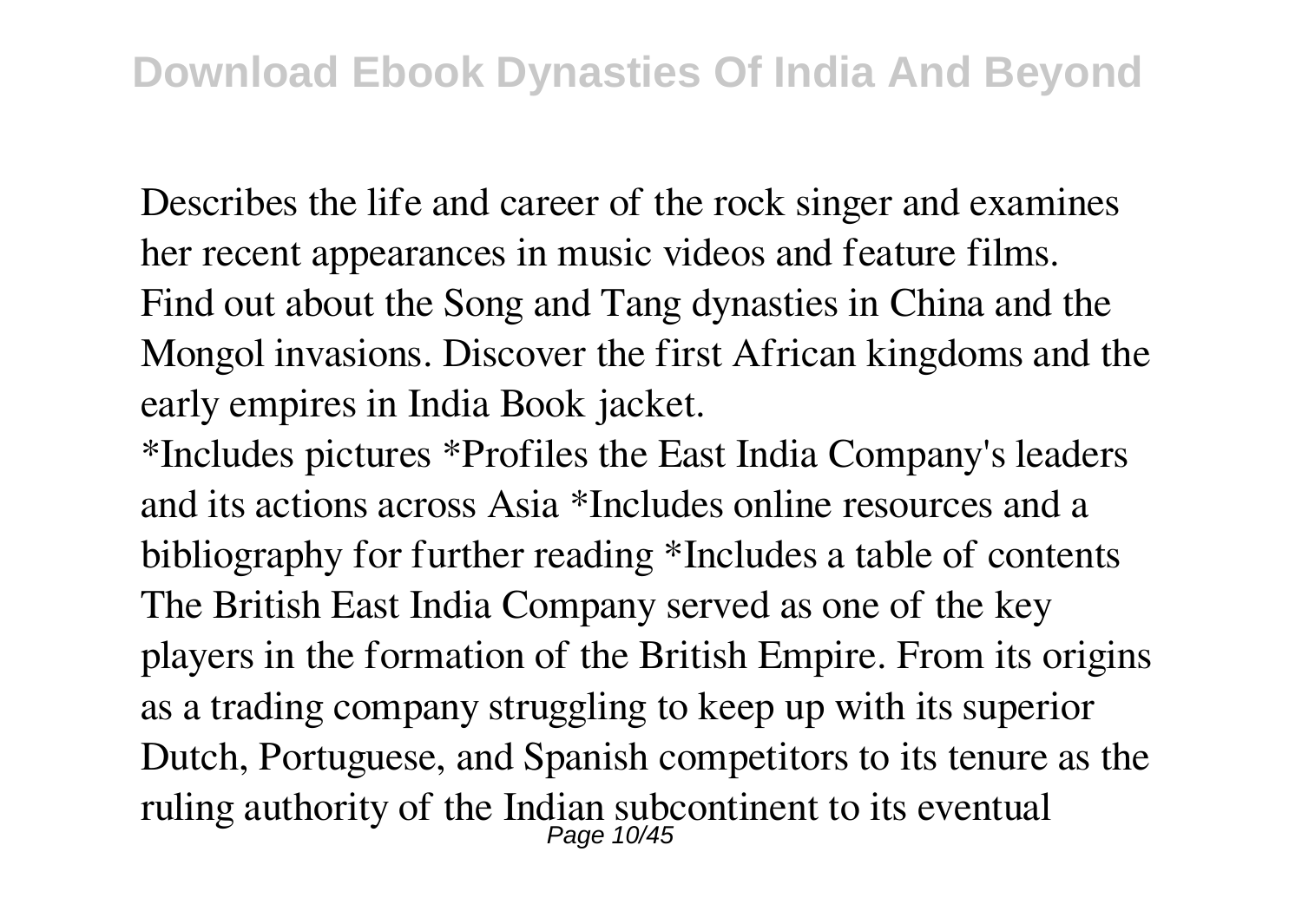hubristic downfall, the East India Company serves as a lens through which to explore the much larger economic and social forces that shaped the formation of a global British Empire. As a private company that became a non-state global power in its own right, the East India Company also serves as a cautionary tale all too relevant to the modern world's current political and economic situation. On its most basic level, the East India Company played an essential part in the development of longdistance trade between Britain and Asia. The trade in textiles, ceramics, tea, and other goods brought a huge influx of capital into the British economy. This not only fueled the Industrial Revolution, but also created a demand for luxury items amongst the middle classes. The economic growth provided by  $_{Page 11/45}^{Page 11/45}$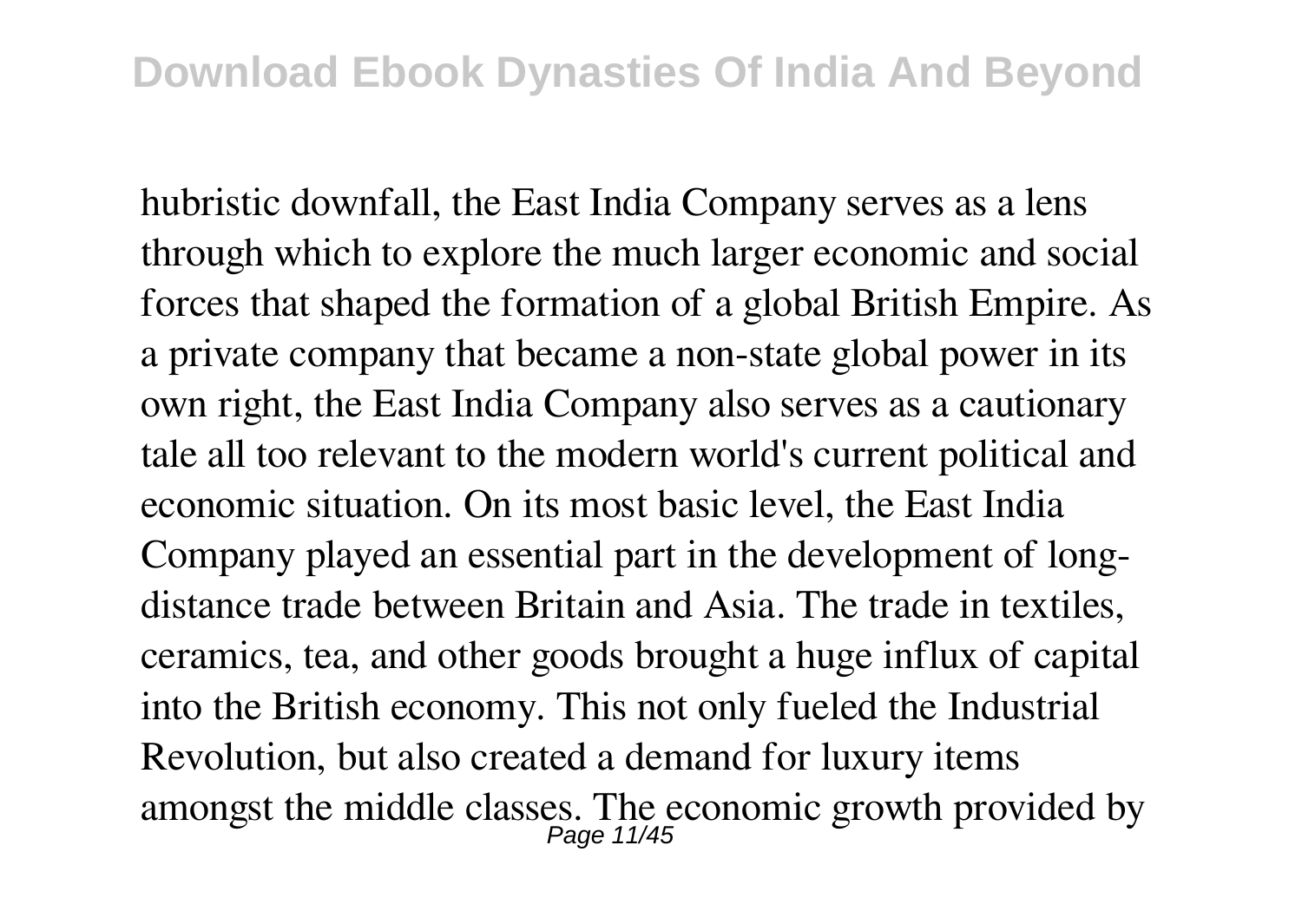the East India Company was one factor in Britain's ascendancy from a middling regional power to the most powerful nation on the planet. The profits generated by the East India Company also created incentive for other European powers to follow its lead, which led to three centuries of competition for colonies around the world. This process went well beyond Asia to affect most of the planet, including Africa and the Middle East. Beyond its obvious influence in areas like trade and commerce, the East India Company also served as a point of cultural contact between Western Europeans, South Asians, and East Asians. Quintessentially British practices such as tea drinking were made possible by East India Company trade. The products and cultural practices traveling back and forth on East India<br> $P_{\text{age}}$  12/45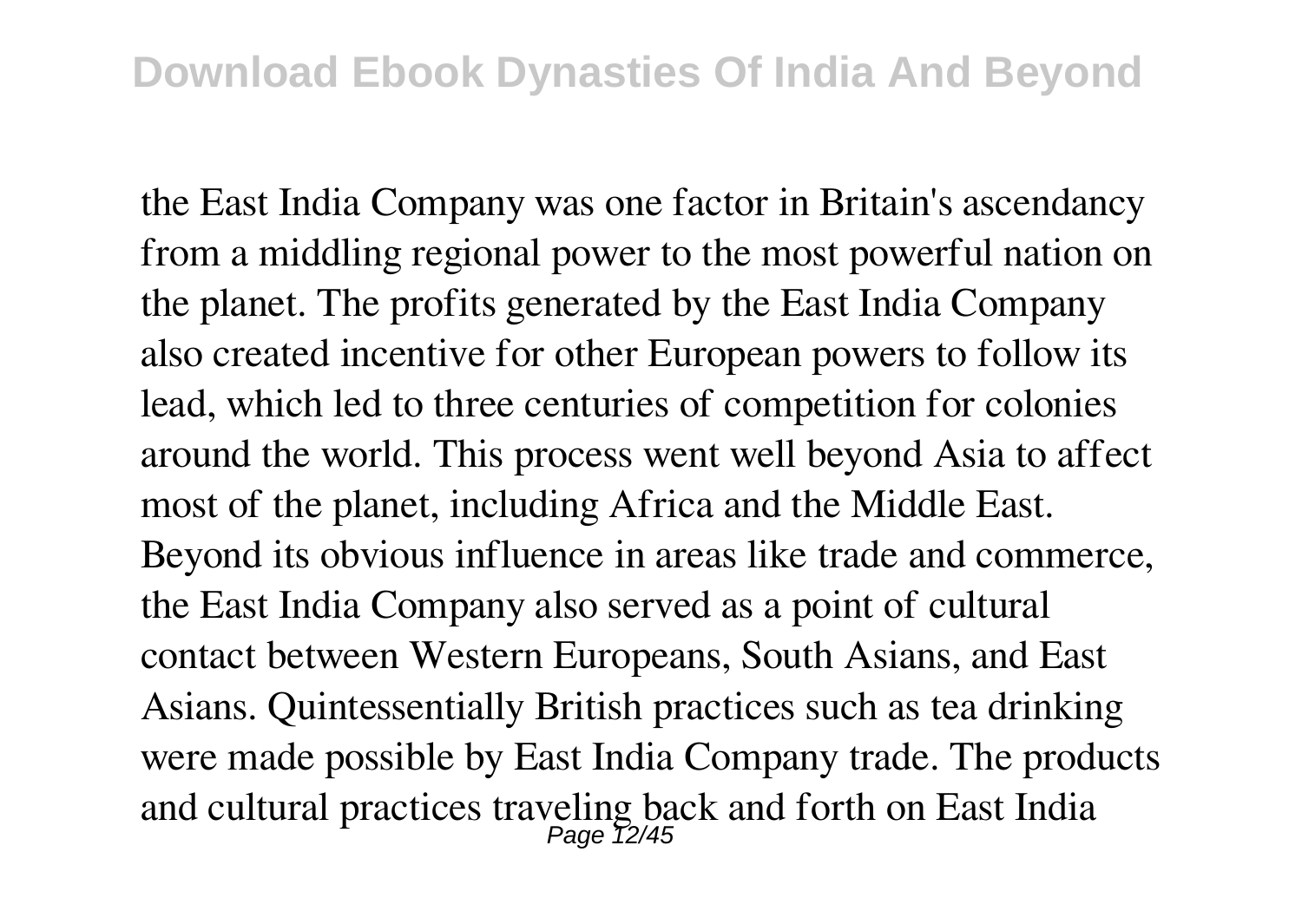Company ships from one continent to another also reconfigured the way societies around the globe viewed sexuality, gender, class, and labor. On a much darker level, the East India Company fueled white supremacy and European concepts of Orientalism (See Said, Orientalism). In the same vein, as a joint stock company, the East India Company left behind meticulous documentation of its economic exchanges and policies. Descriptions of military endeavors, encounters with indigenous peoples, and codes of conduct for employees also give contemporary researchers insight into the cultural perspectives of those who governed the company. Moreover, the East India Company's policies and personnel were the subject of frequent commentaries in newspapers, parliamentary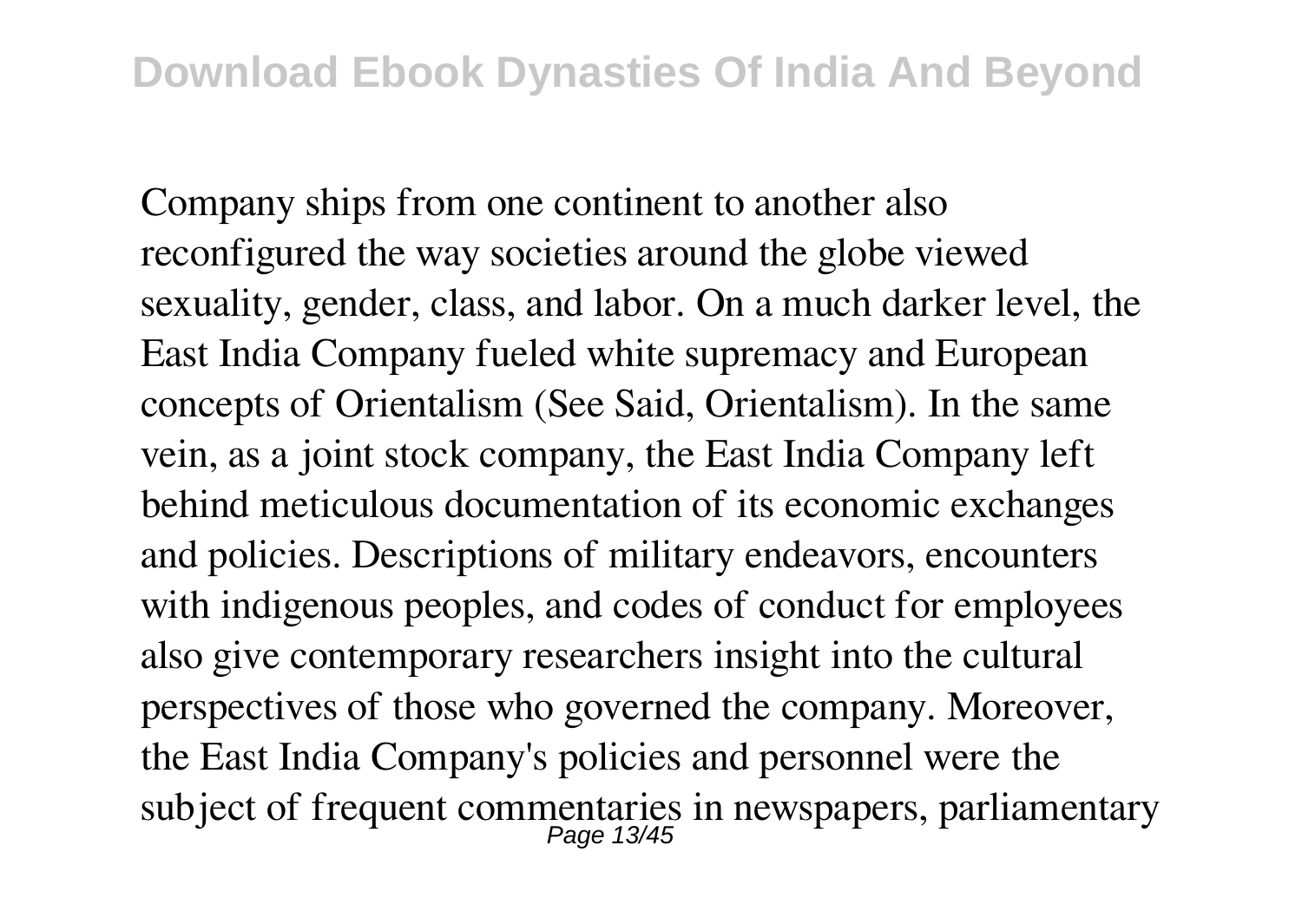debates, and other publicly available sources. Historians have used these detailed records to reconstruct both the day-to-day operations and the larger historical arc of the company. In addition, the sources created by the East India Company provide insight into the far less well-documented histories of the people the East India Company encountered, traded with, and ultimately conquered. One of the major reasons that the East India Company remains the subject of intense interest is that the consequences of its influence remain visible in India, Britain, and other parts of the world to this day. While the British Crown eventually replaced the East India Company as the governing authority of India, the systems of production they had established remained intact. More than half a century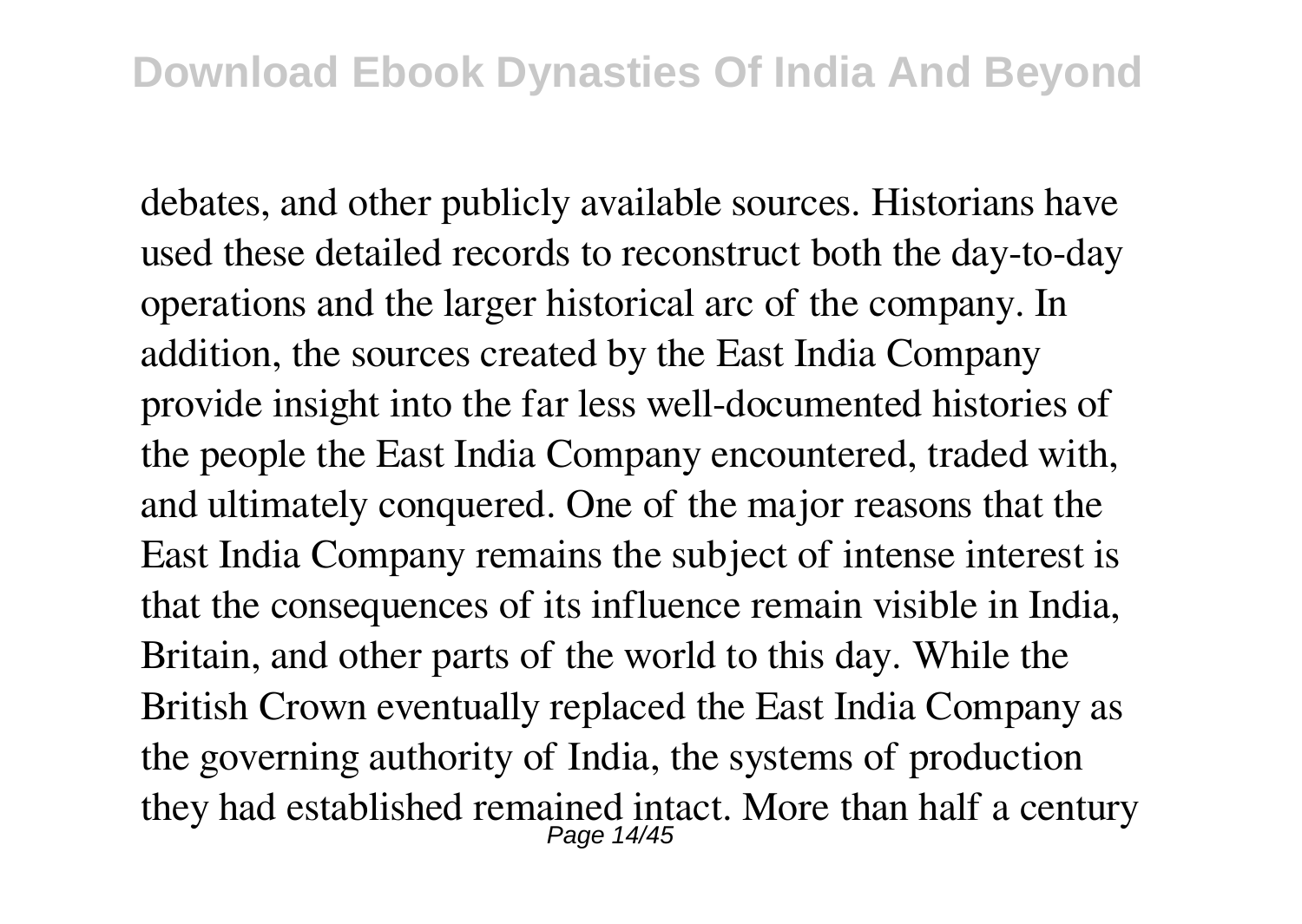after India declared independence from the British Empire, the economic and cultural effects of this colonial system of production remained apparent. The disparities in wealth and power between the Global North and the Global South may not stem from the East India Company alone, but the company played an indisputable role in imperial processes. World Monarchies and Dynasties

The East-India Gazetteer; Containing Particular Descriptions of the Empires, Kingdoms, Principalities ... of Hindostan, and the Adjacent Countries, India Beyond the Ganges, and the Eastern Archipelgo, Together with Sketches of the Manners, Customs, Institutions, Agriculture ... of Their Various Inhabitants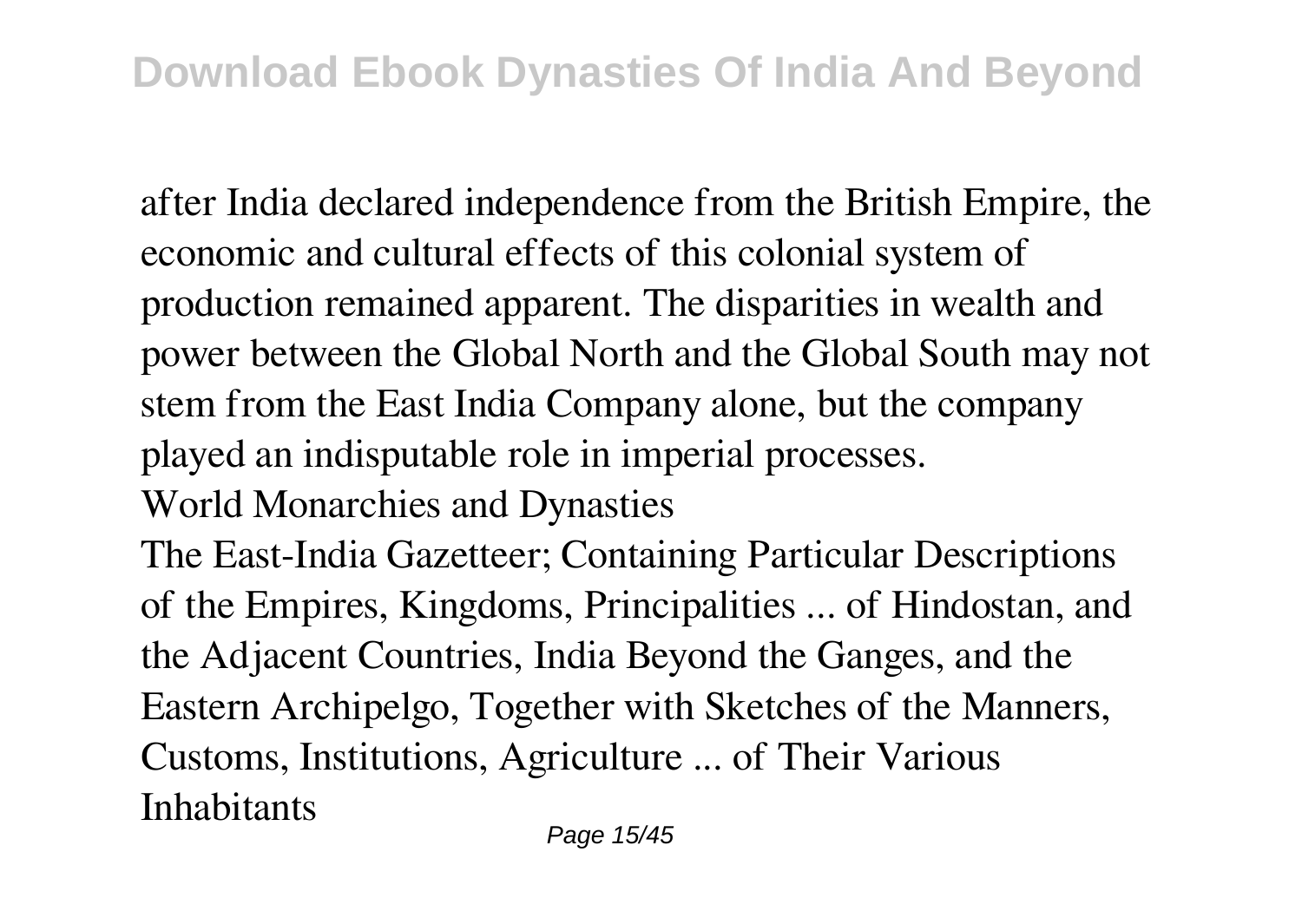Some Early Dynasties of South India The Northern and Southern Dynasties A Non-European Perspective Vision, visibility and power in colonial India **Dynasties of India and BeyondPakistan, Sri Lanka, Bangladesh From the stages of the Mughal Imperial rule, courtiers became substantial landlords holding various hereditary offices with military duties as the Jagirdars and Mansabdars. The Rulers of Bengal, such as the Nawaabs in Murshidabad created the landed nobility of Zemindars, who under the British colonial and imperial rule were made hereditary, thus creating a landed aristocracy that influenced all spheres of life in Bengal till the independence of India and beyond. Bengal was split multiple**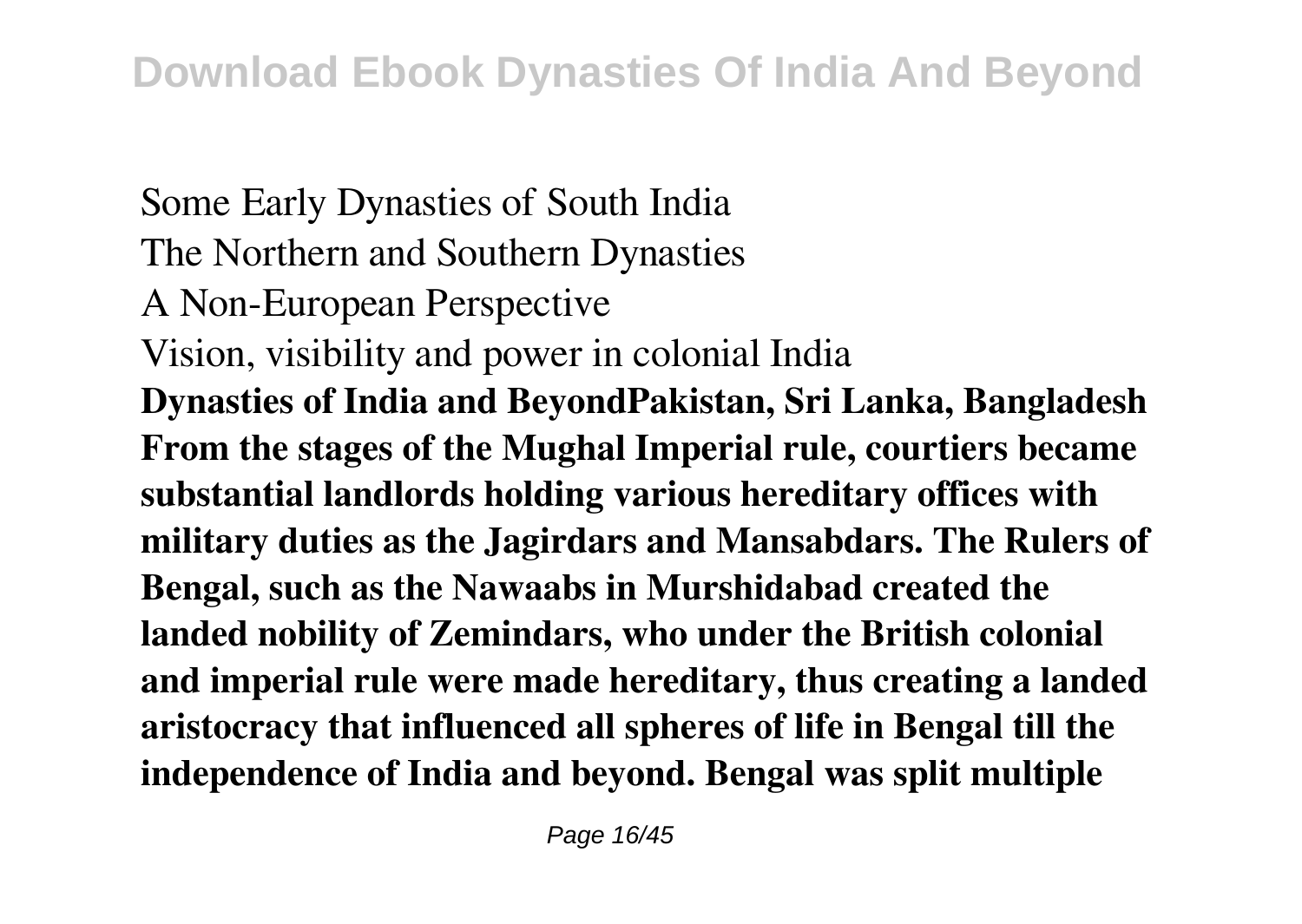**times and the two parts came to be under different sovereignties- India on the western province and Pakistan on the eastern, shortly before being officially abolished by the Zamindari Abolition Act, 1953, West Bengal and the East Bengal (East Pakistan) State Acquisition and Tenancy Act of 1950, respectively. The formerly ruling families then labored to permanently engulf the newly democratic political arena by creating dynasties that ruled generations after generation rising to the ranks of Presidents, Prime Ministers, governors, ministers, ambassadors, generals and other prominent members of society and continue to exert influence on the lives of the nations which they ruled through generations. Mothers, wives, concubines, entertainers, attendants, officials, maids, drudges. By offering the first comparative view of the** Page 17/45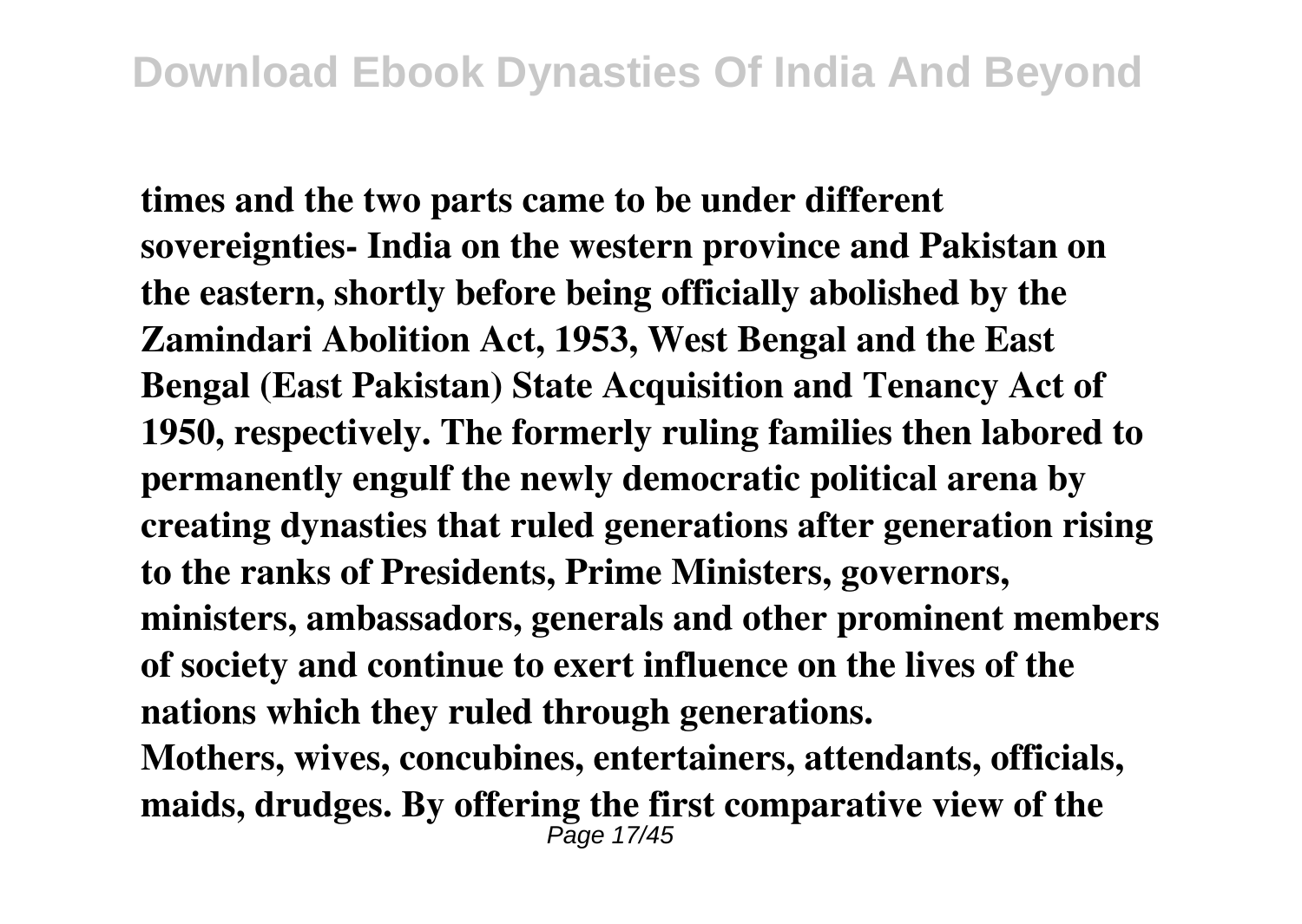**women who lived, worked, and served in royal courts around the globe, this work opens a new perspective on the monarchies that have dominated much of human history. Written by leading historians, anthropologists, and archeologists, these lively essays take us from Mayan states to twentieth-century Benin in Nigeria, to the palace of Japanese Shoguns, the Chinese Imperial courts, eighteenth-century Versailles, Mughal India, and beyond. Together they investigate how women's roles differed, how their roles changed over time, and how their histories can illuminate the structures of power and societies in which they lived. This work also furthers our understanding of how royal courts, created to project the authority of male rulers, maintained themselves through the reproductive and productive powers of women.**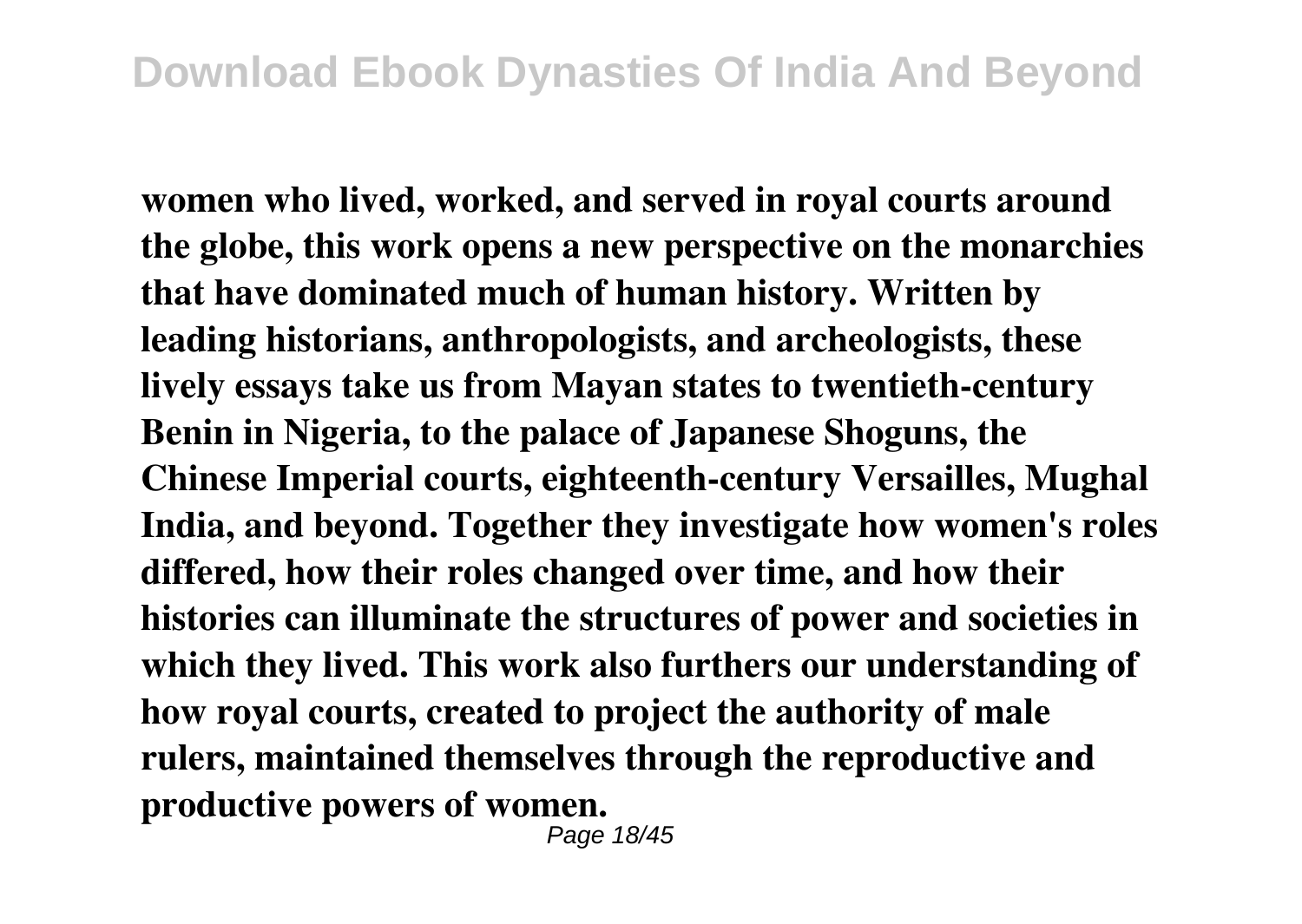## **Early India Dynasties of India and Beyond**

**Containing Particular Descriptions of the Empires, Kingdoms, Principalities, Provinces, Cities, Towns, Districts, Fortresses, Harbours, Rivers, Lakes, &c. of Hindostan and the Adjacent Countries, India Beyond the Ganges and the Eastern Archipelago : Together with Sketches of the Manners, Customs, Institutions, Agriculture, Commerce, Manufactures, Revenues, Population, Castes, Religion, History, &c. of Their Various Inhabitants**

**Democratic Dynasties**

**... of Their Various Inhabitants**

**From the Origins to AD 1300**

*This handbook presents a multilayered and* Page 19/45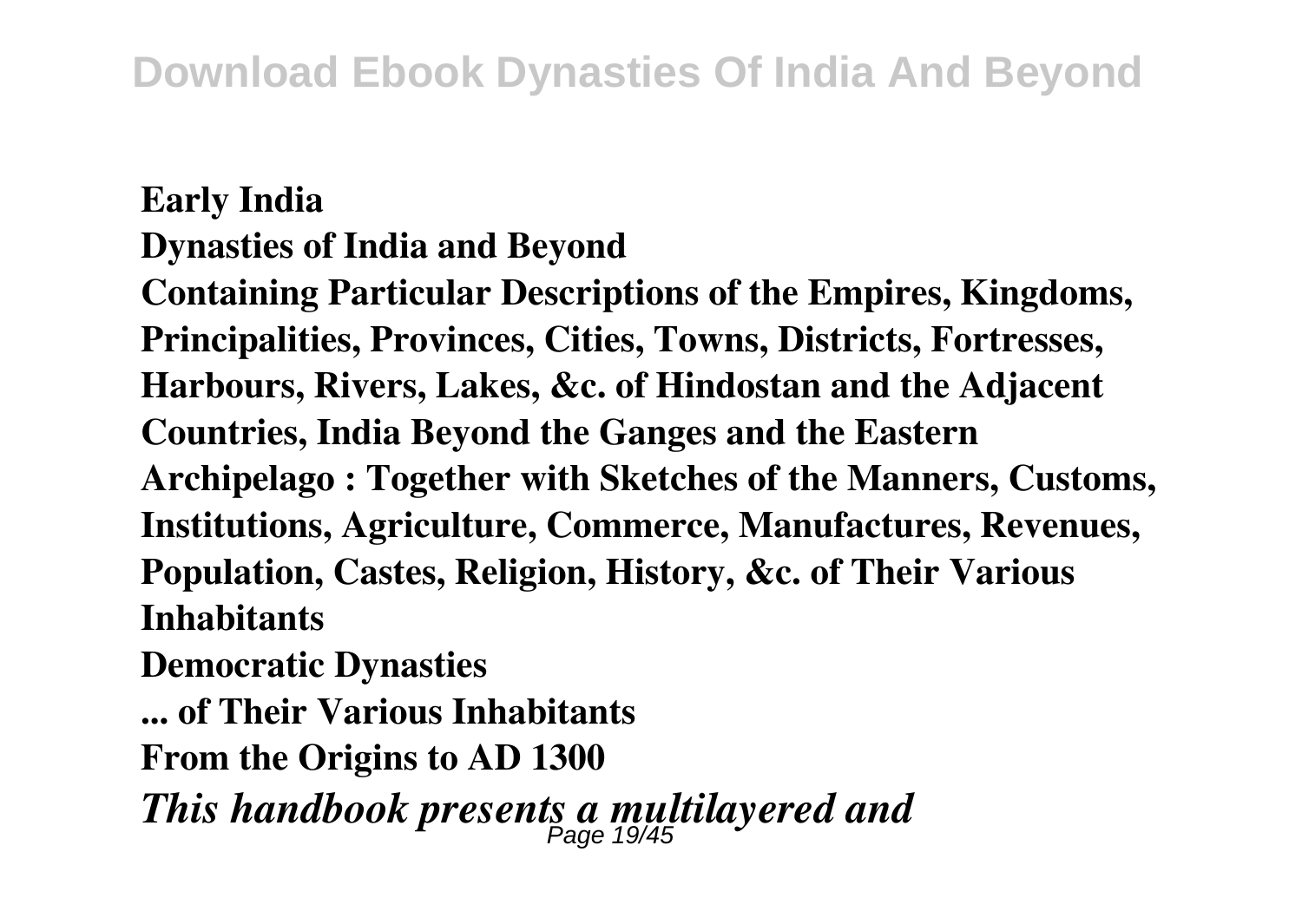*multidimensional history of state formation in premodern India. It explores dense and rich local and subregional historiography from the mid-first millennium BC to the eighteenth century in South Asia. Shifting the focus away from economic and political factors, this handbook revises the conventional understanding of states and empires and locates them in their quotidian conduct and activity on socio-cultural and concomitant factors. Comprehensive in scope, this handbook addresses a range of themes connected with the idea of state formation in the subcontinent. It includes discussions and debates on ritual practices and* Page 20/45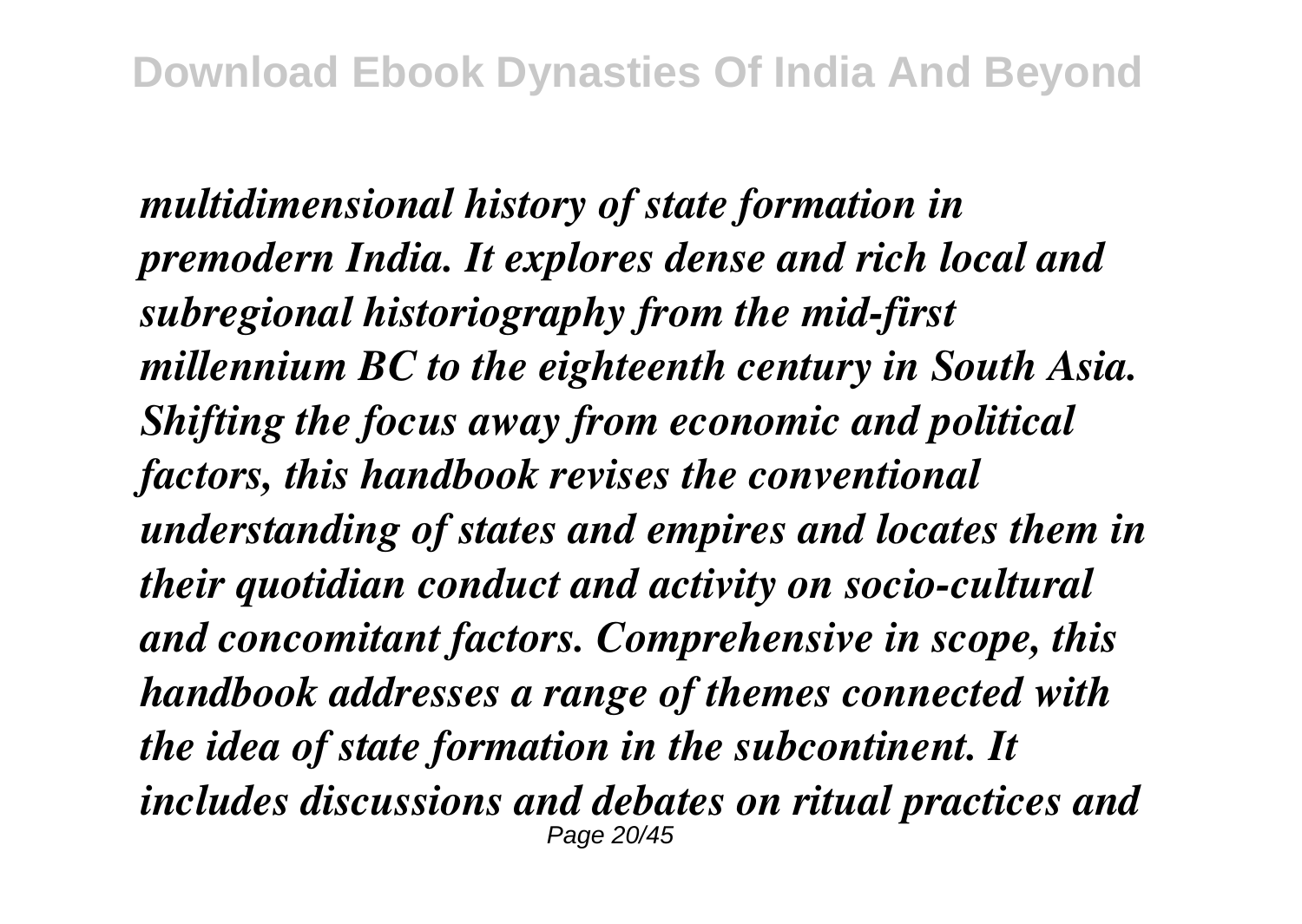*the Brahmanical order in early India; the Delhi Sultanate and role of Sultans among the Hindu kings; the cosmopolitan 'Islamicate' cultural influences on Puranic Hinduism; cultural background of the Mughal state. The handbook examines new questions and ideologies of state formation, such as, - facets of violence and resistance; - the significance of the autonomous spaces and forests; - regional elites, including 'Little kings'; tribal background of some famous cults; - trade and maritime commerce; - royal patronage, courtly manners, lineage formation; - imperial architecture, monuments, and temple, among others. Featuring case* Page 21/45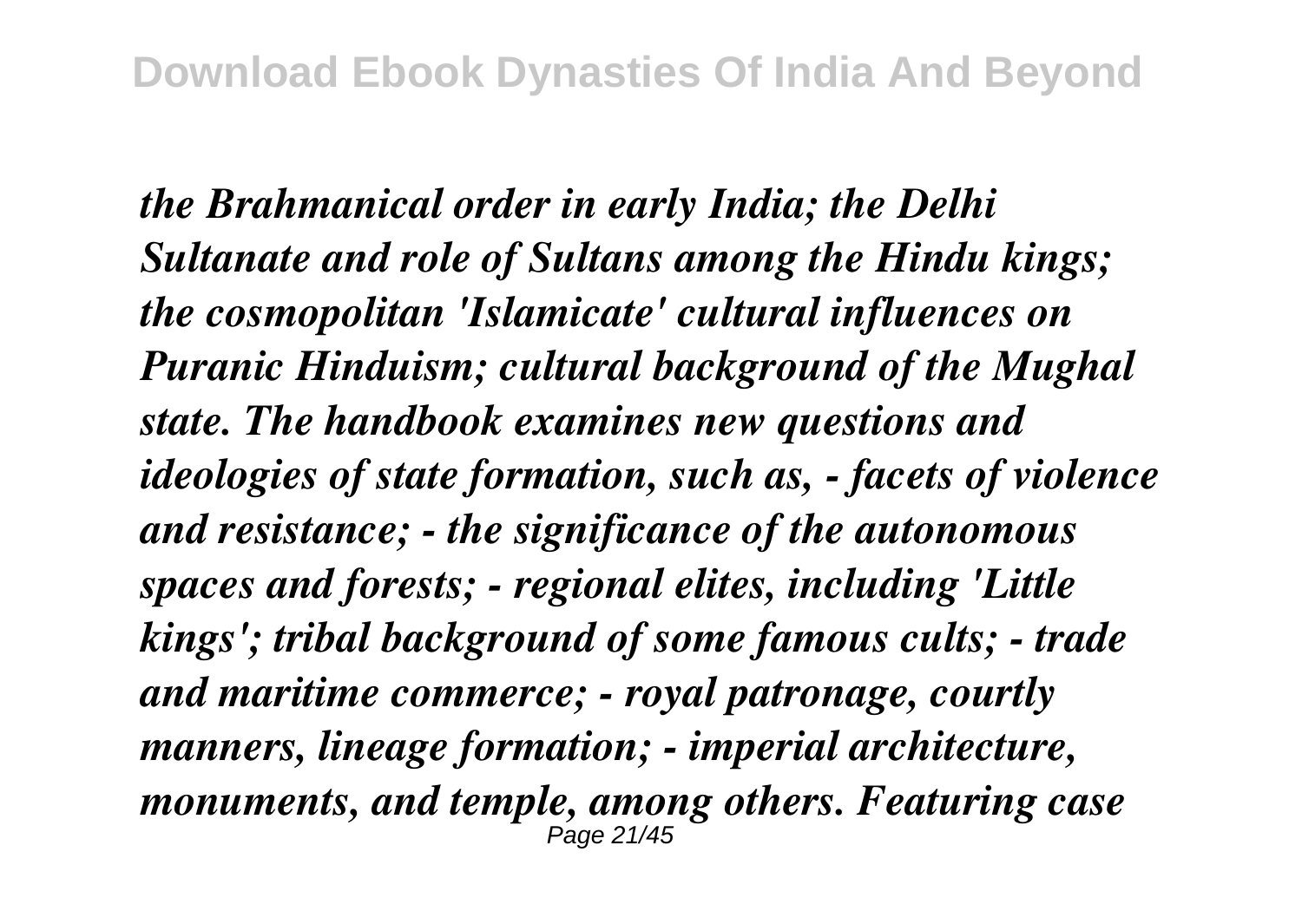*studies from different part of the India subcontinent, and with contributions by renowned historians, this authoritative handbook will be an indispensable reading for teachers, scholars, and students of early India, medieval India, premodern India, South Asian history, Asian history, historiography, economic history, historical sociology, and South Asia studies. After the collapse of the Han dynasty in the third century CE, China divided along a north-south line. Mark Lewis traces the changes that both underlay and resulted from this split in a period that saw the geographic redefinition of China, more engagement with* Page 22/45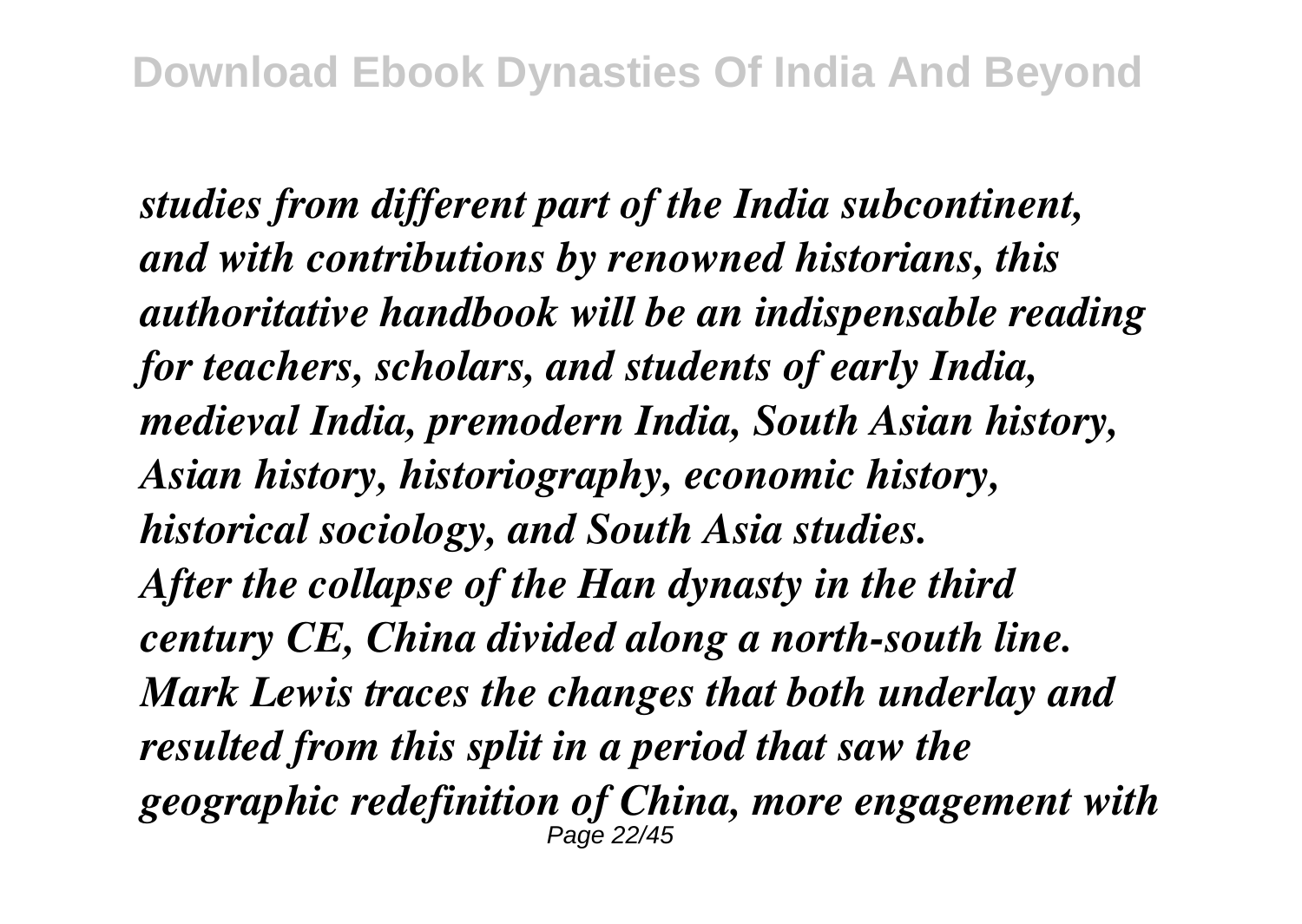*the outside world, significant changes to family life, developments in the literary and social arenas, and the introduction of new religions. The Yangzi River valley arose as the rice-producing center of the country. Literature moved beyond the court and capital to depict local culture, and newly emerging social spaces included the garden, temple, salon, and country villa. The growth of self-defined genteel families expanded the notion of the elite, moving it away from the traditional great Han families identified mostly by material wealth. Trailing the rebel movements that toppled the Han, the new faiths of Daoism and Buddhism altered every aspect of life,* Page 23/45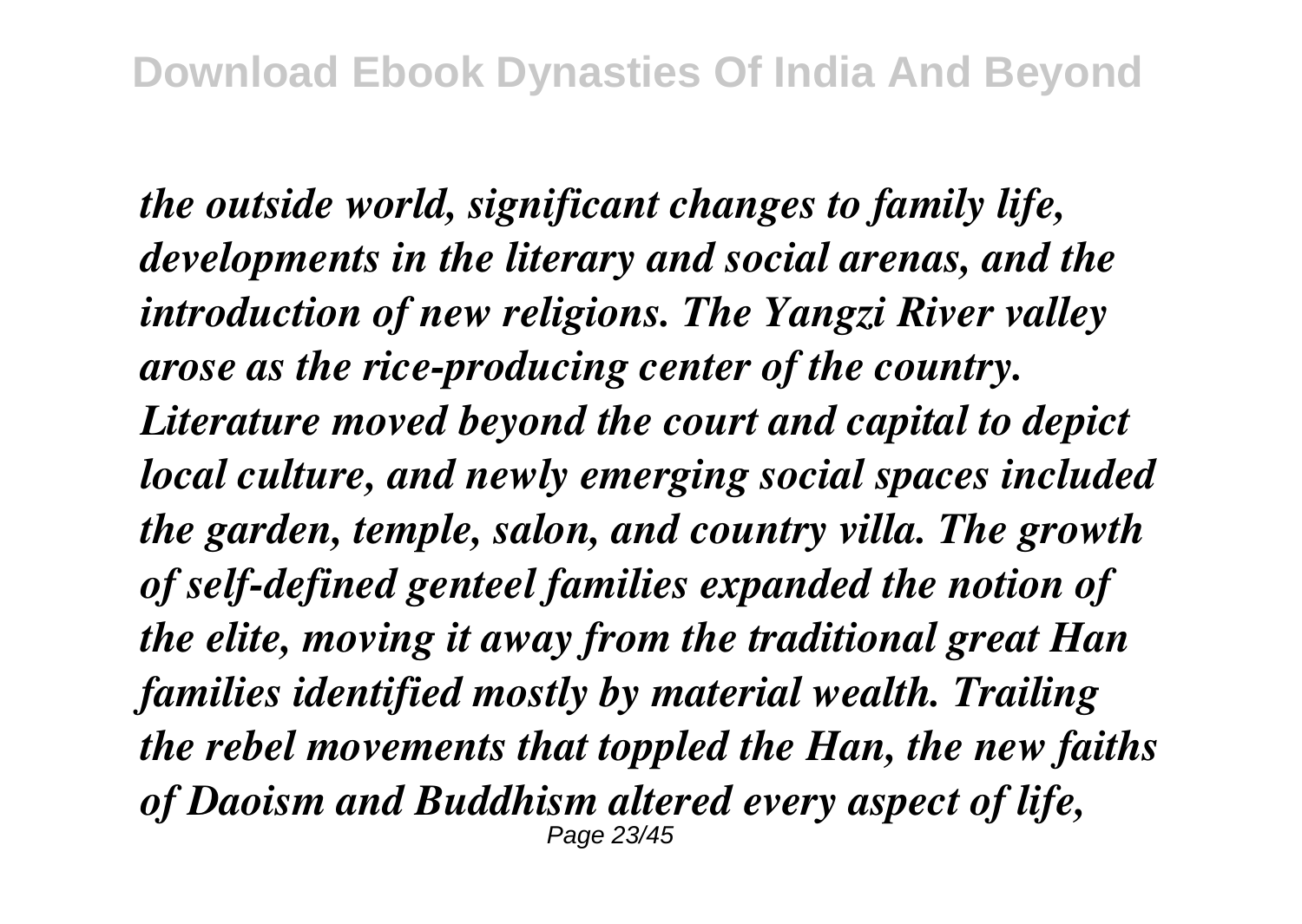*including the state, kinship structures, and the economy. By the time China was reunited by the Sui dynasty in 589 ce, the elite had been drawn into the state order, and imperial power had assumed a more transcendent nature. The Chinese were incorporated into a new world system in which they exchanged goods and ideas with states that shared a common Buddhist religion. The centuries between the Han and the Tang thus had a profound and permanent impact on the Chinese world. Beyond Empires explores the complexity of empire building from the point of view of self-organized cooperative networks, rather than from the point of view* Page 24/45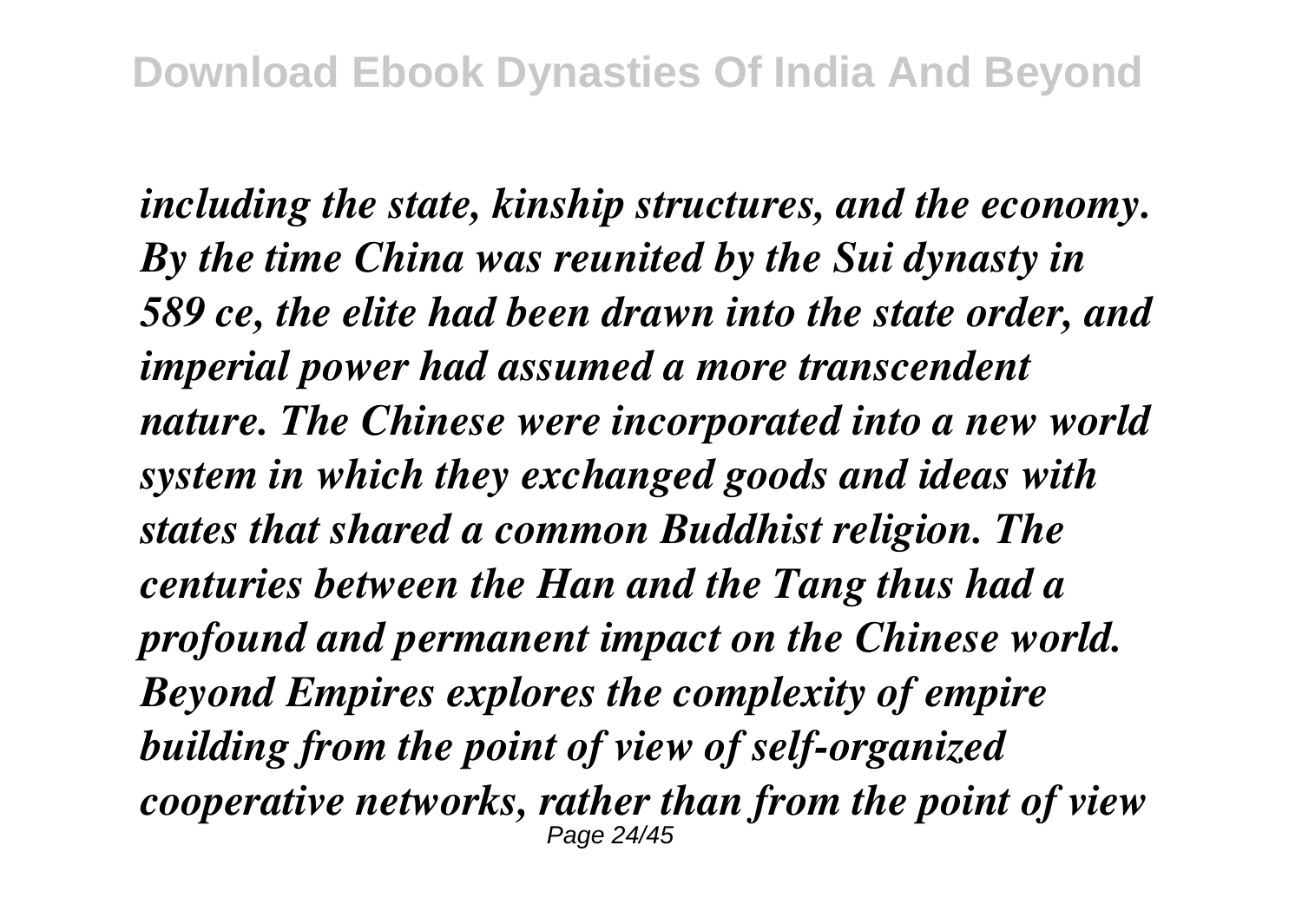*of the central state. Prithviraj Cauhan and the Indian Past, 1200–2000 Society in India 300 BCE to 400 CE*

*Containing Particular Descriptions of the Empires, Kingdoms, Principalities, Provinces, Cities, Towns, Districts, Fortresses, Harbours, Rivers, Lakes, &C. of Hindostan, and the Adjacent Countries, India Beyond the Ganges, Birla Mandirs as a Strategy for Reconstructing Nation*

*and Tradition*

*Between the Empires*

Page 25/45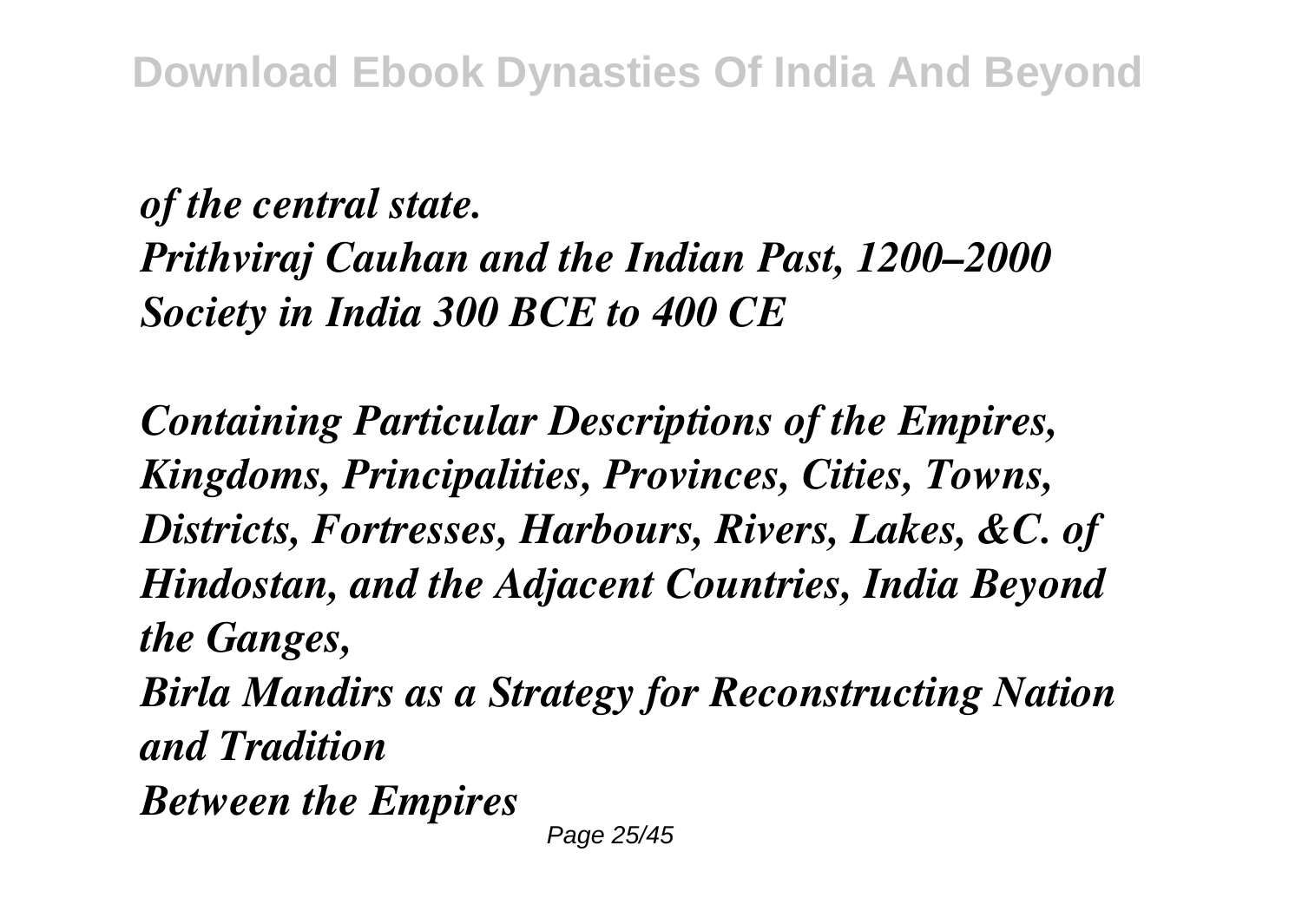"Empires and Encounters presents information on different aspects of human life in all parts of the world from the period 1350 to 1750. In the first centuries of that period people of different parts of the world were not only culturally different but also knew little or even nothing of each other. The Incas for instance had no idea of the existence of Europeans or Africans and vice versa. Inside large regions of the world, however, political interaction, as well as economic and cultural exchange, had been going on for many centuries and was Page 26/45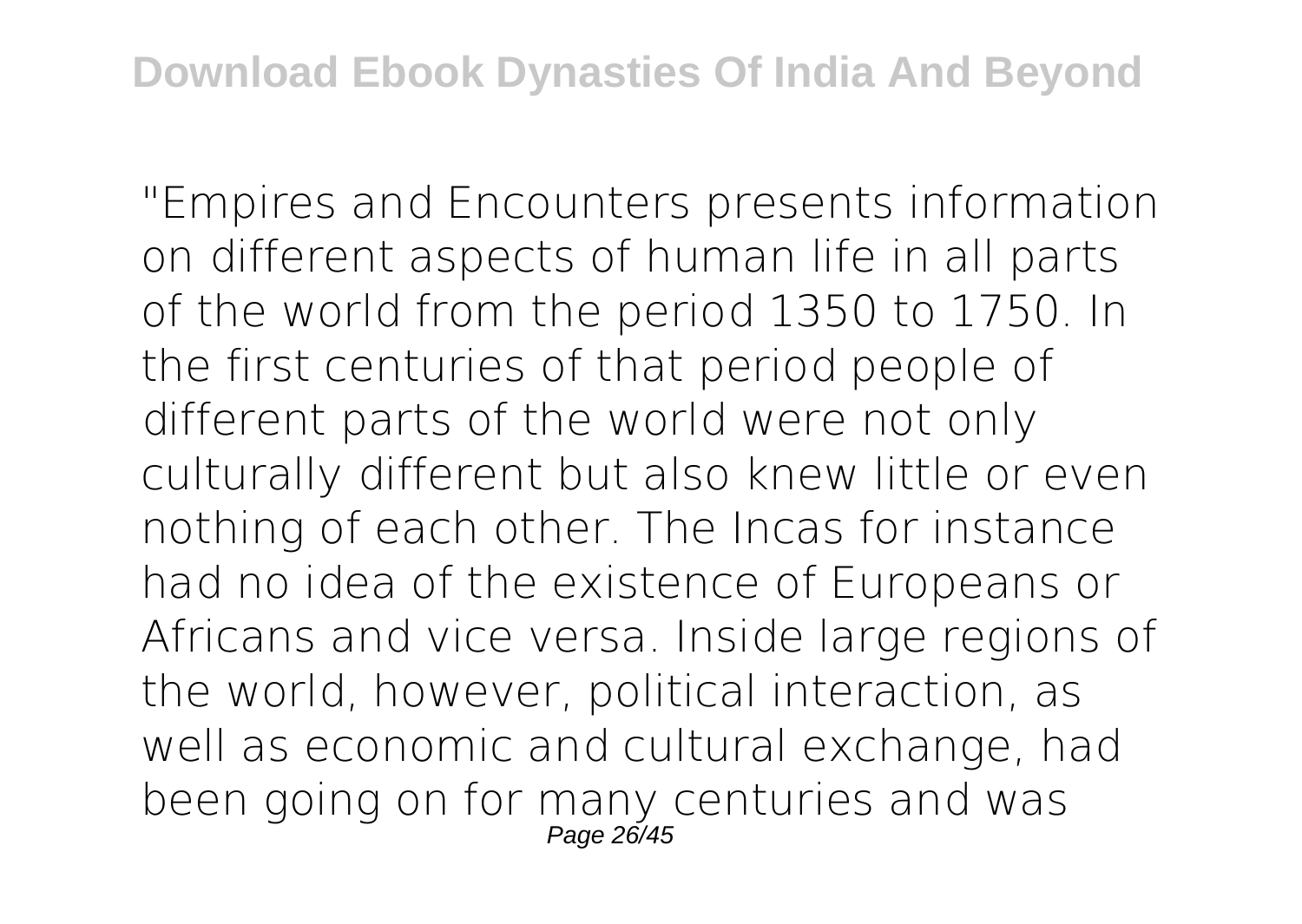during this period increasing in intensity because this was a time of worldwide empirebuilding. The chapters of the book examine Eurasia between Japan and Russia; the Ottoman and Iranian Empires of the Muslim world;Mughal India and the trading world of the Indian Ocean; the multicolored world of maritime Southeast Asia and Oceania; and the continents on both sides of the Atlantic under the growing impact of Europe. Europe at this time had no privileged power position, but it did enjoy a special role in establishing regular Page 27/45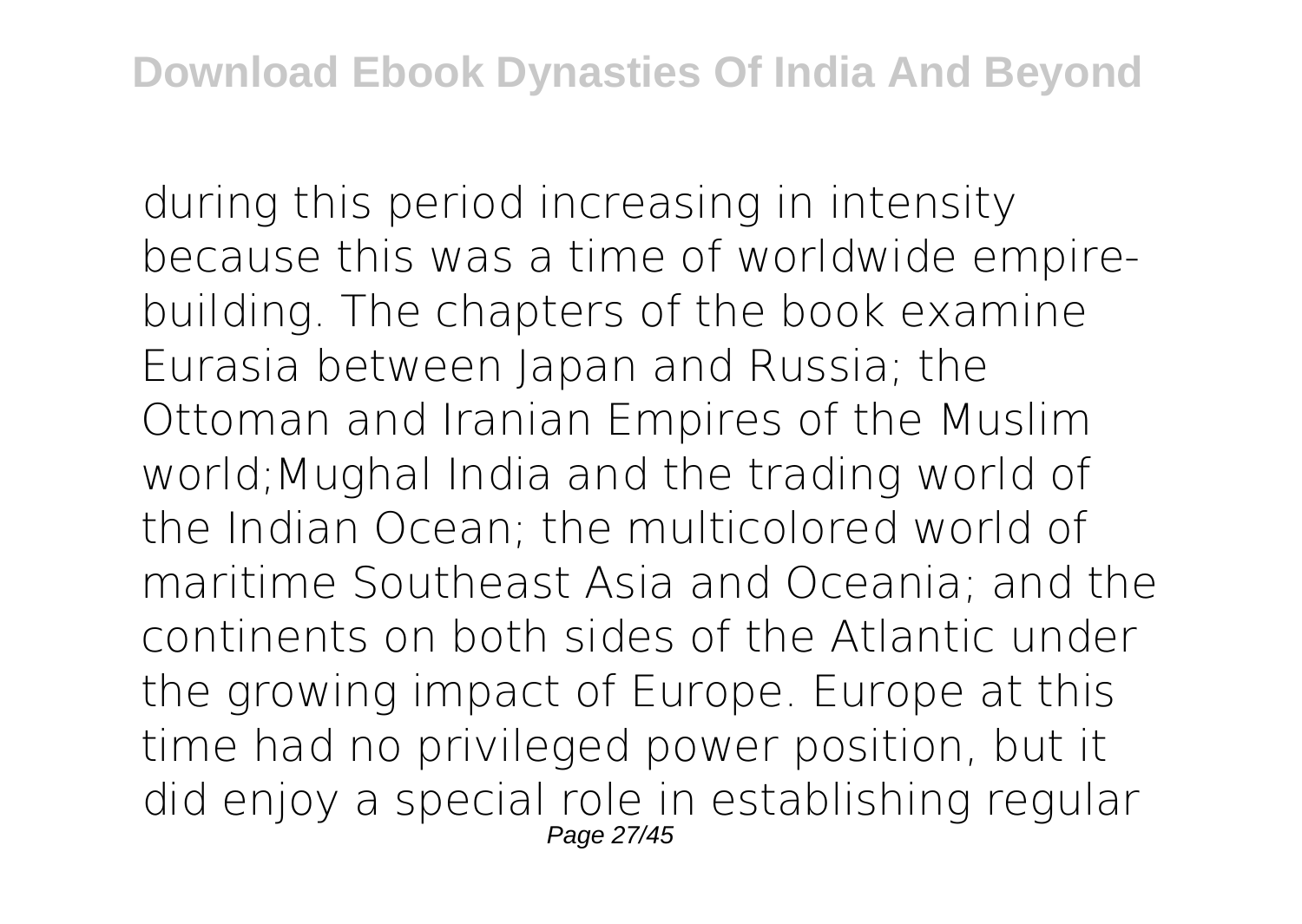maritime interaction across the Atlantic and worldwide between the five macro-regions of the globe. The European world economy, based upon the silver of Spanish America, initiated modern globalization"--Provided by publisher.

This volume is the result of an international conference organized by the South Asia Institute at the University of Texas. Patrick Olivelle has collected and edited the best papers to emerge from the conference. Part I of the book looks at what can be construed Page 28/45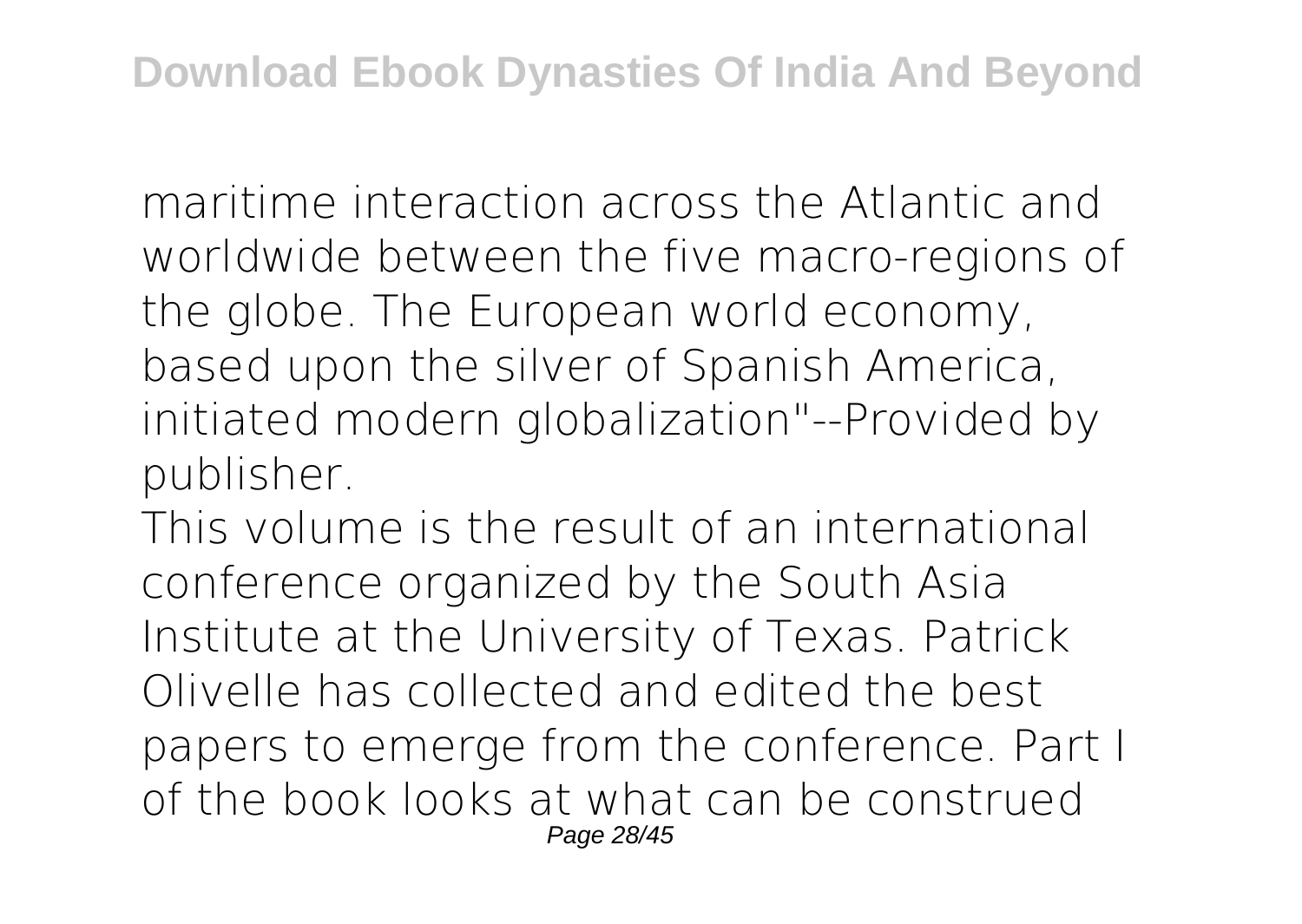from archeological evidence. Part II concerns itself with the textual evidence for the period. Taken together, these essays offer an unprecedented look at Indian culture and society in this distant epoch.

Throughout history, royal dynasties have dominated countries and empires around the world. Kings, queens, emperors, chiefs, pharaohs, czars - whatever title they ruled by, monarchs have shaped institutions, rituals, and cultures in every time period and every corner of the globe. The concept of monarchy Page 29/45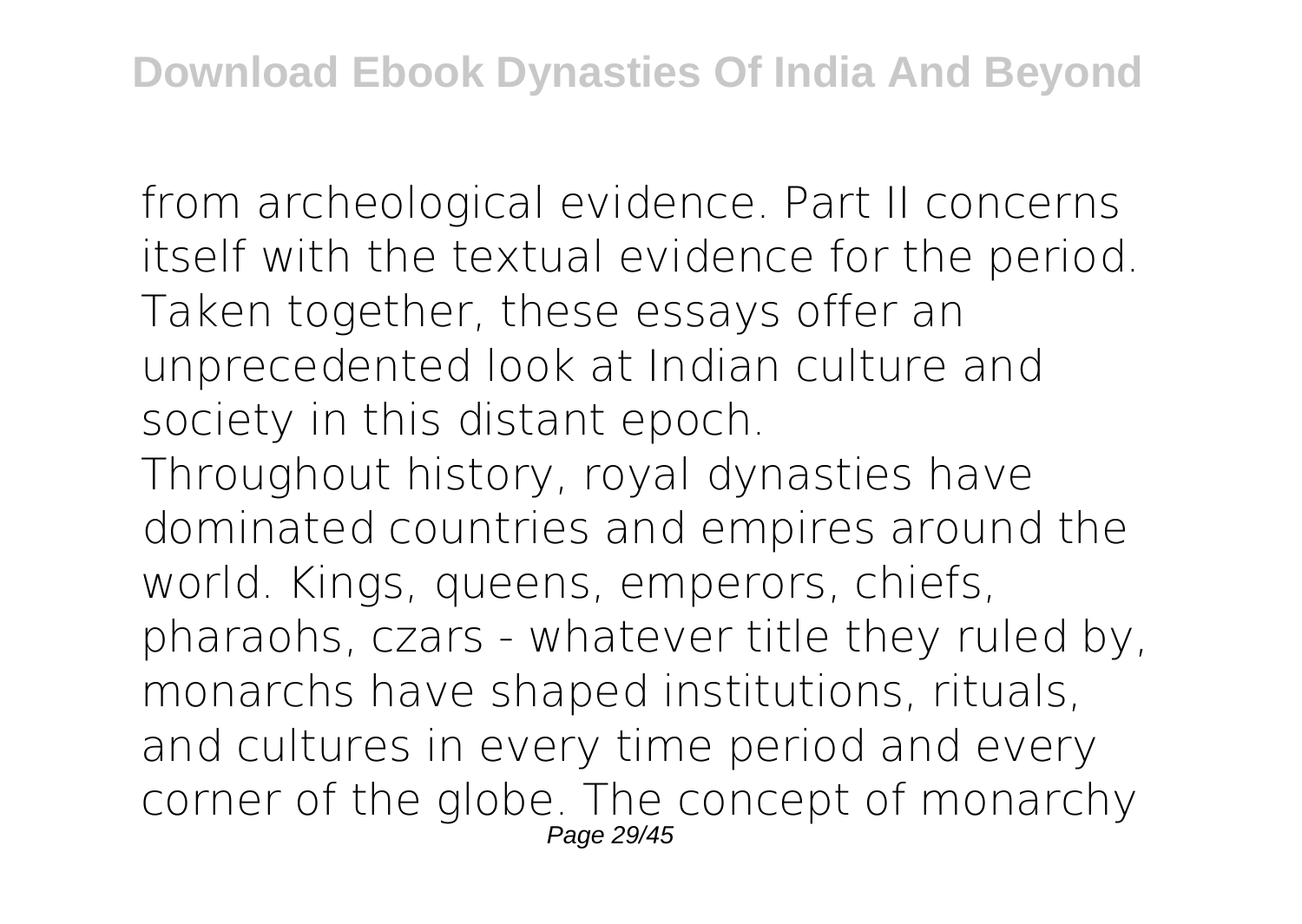originated in prehistoric times and evolved over centuries right up to the present. Efforts to overthrow monarchies or evade their rule such as the American, French, Chinese, and Russian revolutions - are considered turning points in world history. Even today, many countries retain their monarchies, although in vastly reduced form with little political power. One cannot understand human history and government without understanding monarchs and monarchies. This fully-illustrated encyclopedia provides the first complete Page 30/45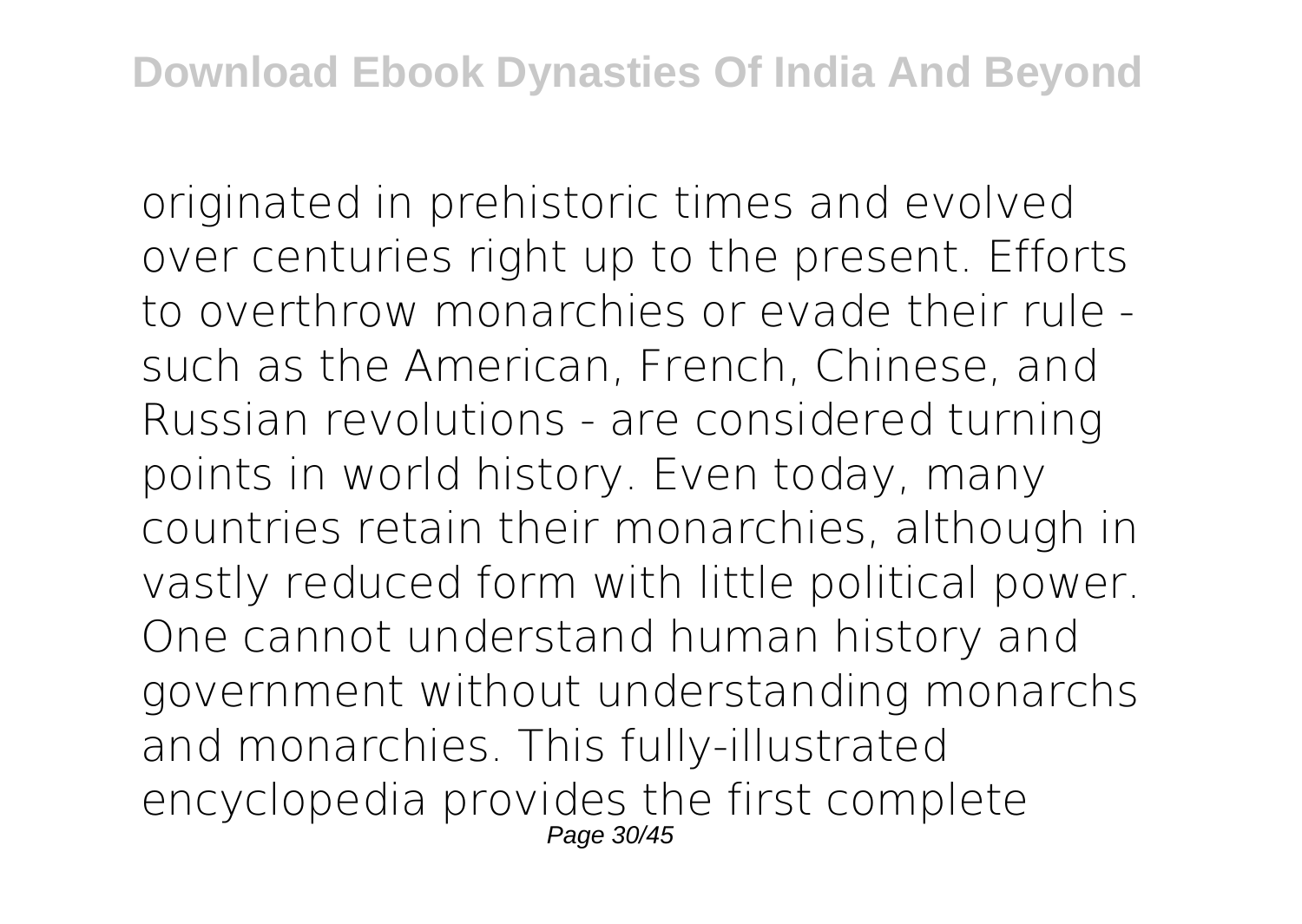survey of all the major rulers and ruling families of the world, past and present. No other reference work approaches the topic with the same sense of magnitude or connection to historical context. Arranged in A-Z format for ease of access, World Monarchies and Dynasties includes information on major monarchs and dynasties from ancient time to the present. This set: includes overviews of reigns and successions, genealogical charts, and dynastic timelines; addresses concepts, problems, and theories of monarchy; provides Page 31/45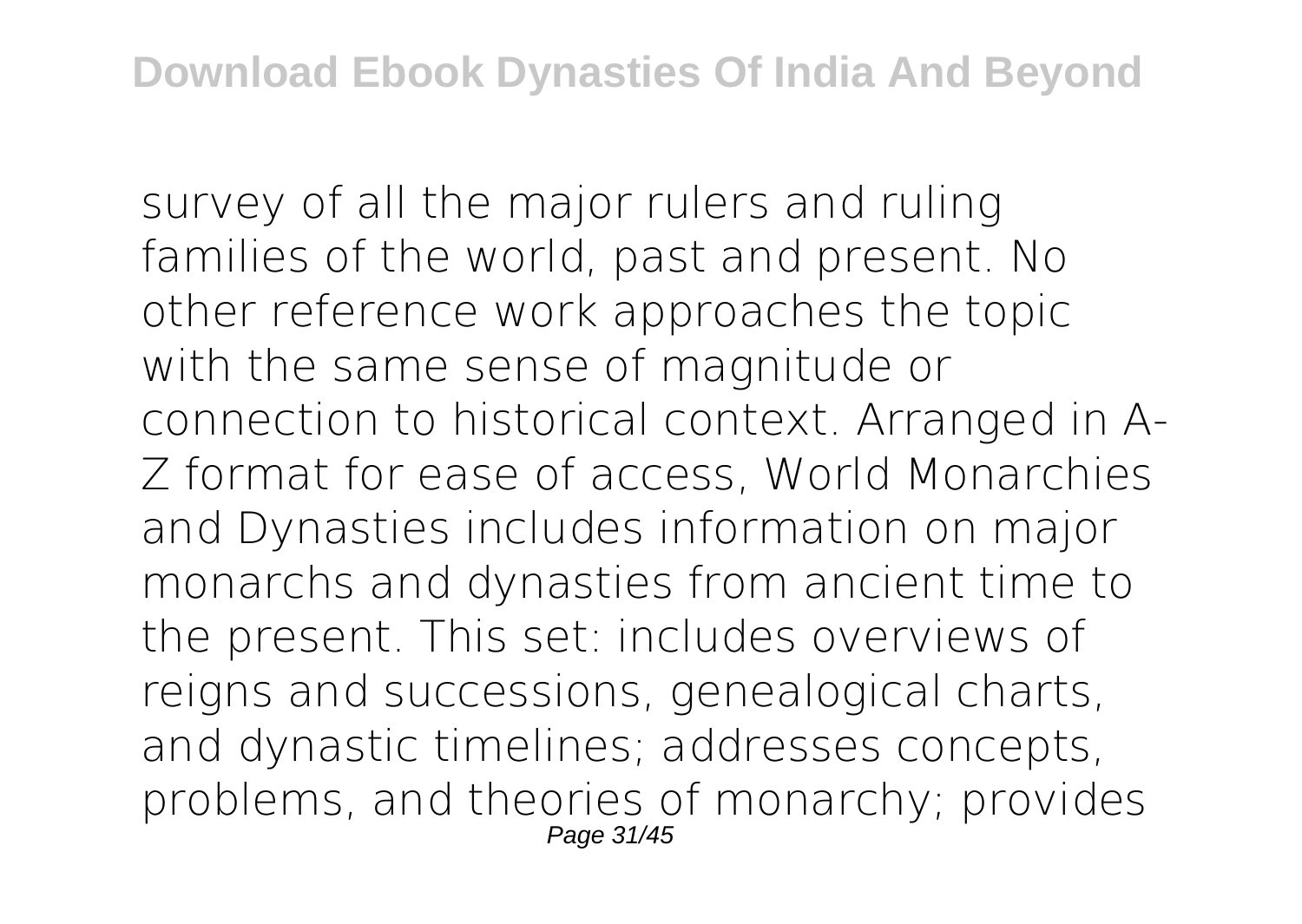background and information for further research; highlights important places, structures, symbols, events, and legends related to particular monarchs and dynasties; includes a master bibliography and multiple indexes.

Ashoka, Maurya Empire, Chandragupta Maurya, Sangamitta, Arthashastra, Ashokan Edicts in Delhi, Edicts of Ashoka, Ancestry of Chandrag Mauryan Dynasty Beyond the Legacy of Genghis Khan Page 32/45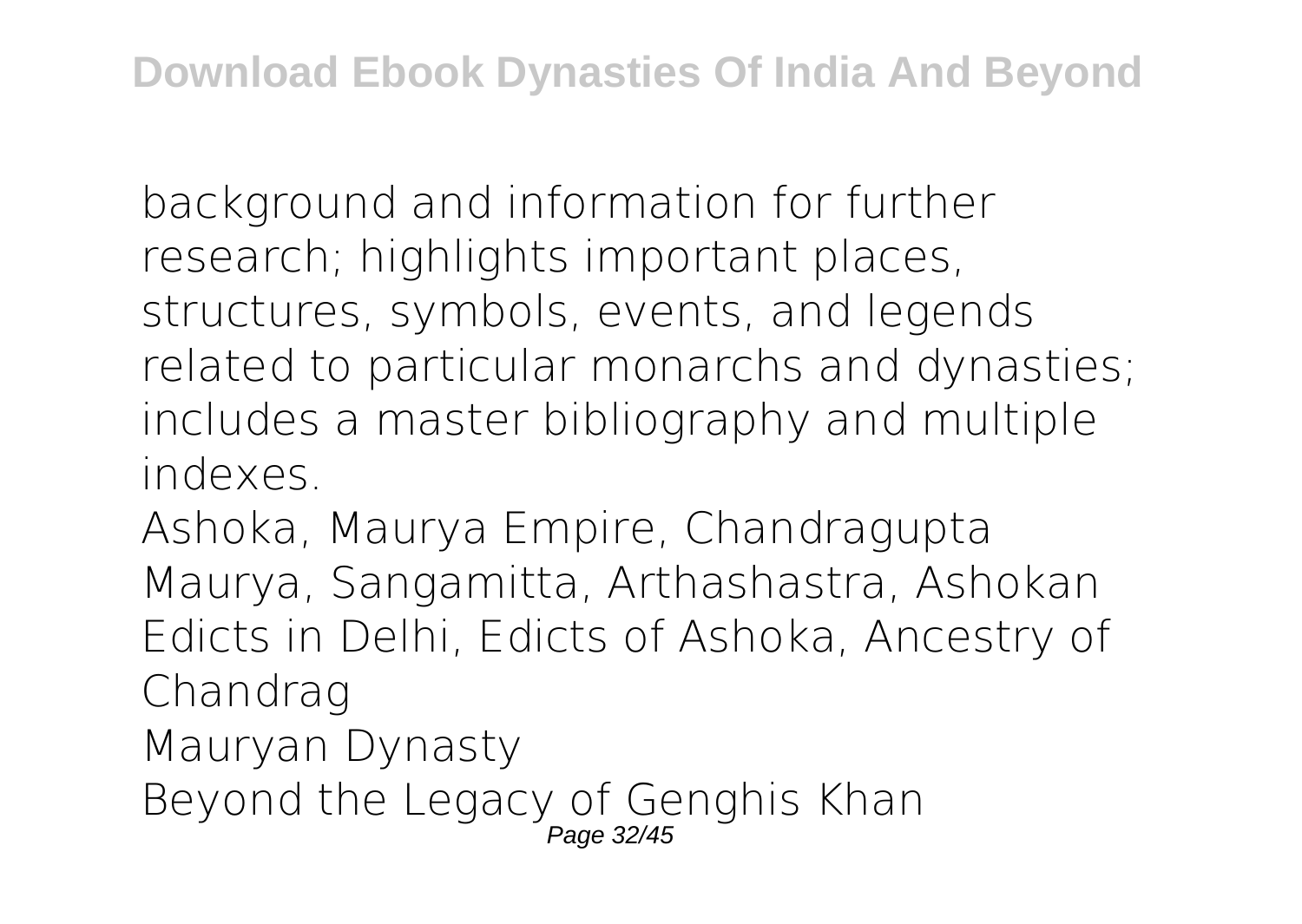The East India Gazetteer; Containing Particular Descriptions of the Empires, Kingdoms, Principalities, Provinces, Cities, Towns, Districts, Fortresses, Harbours, Rivers, Lakes, &C. of Hindostan, and the Adjacent Countries, India Beyond the Ganges, and the How Five Imperial Regimes Shaped the World Visions of Empire

"Find out about the Song and Tang dynasties in China and Mongol invasions. Discover the first African kingdoms and the early empires in India"--P. [4] of cover. Existing textbooks on international relations treat history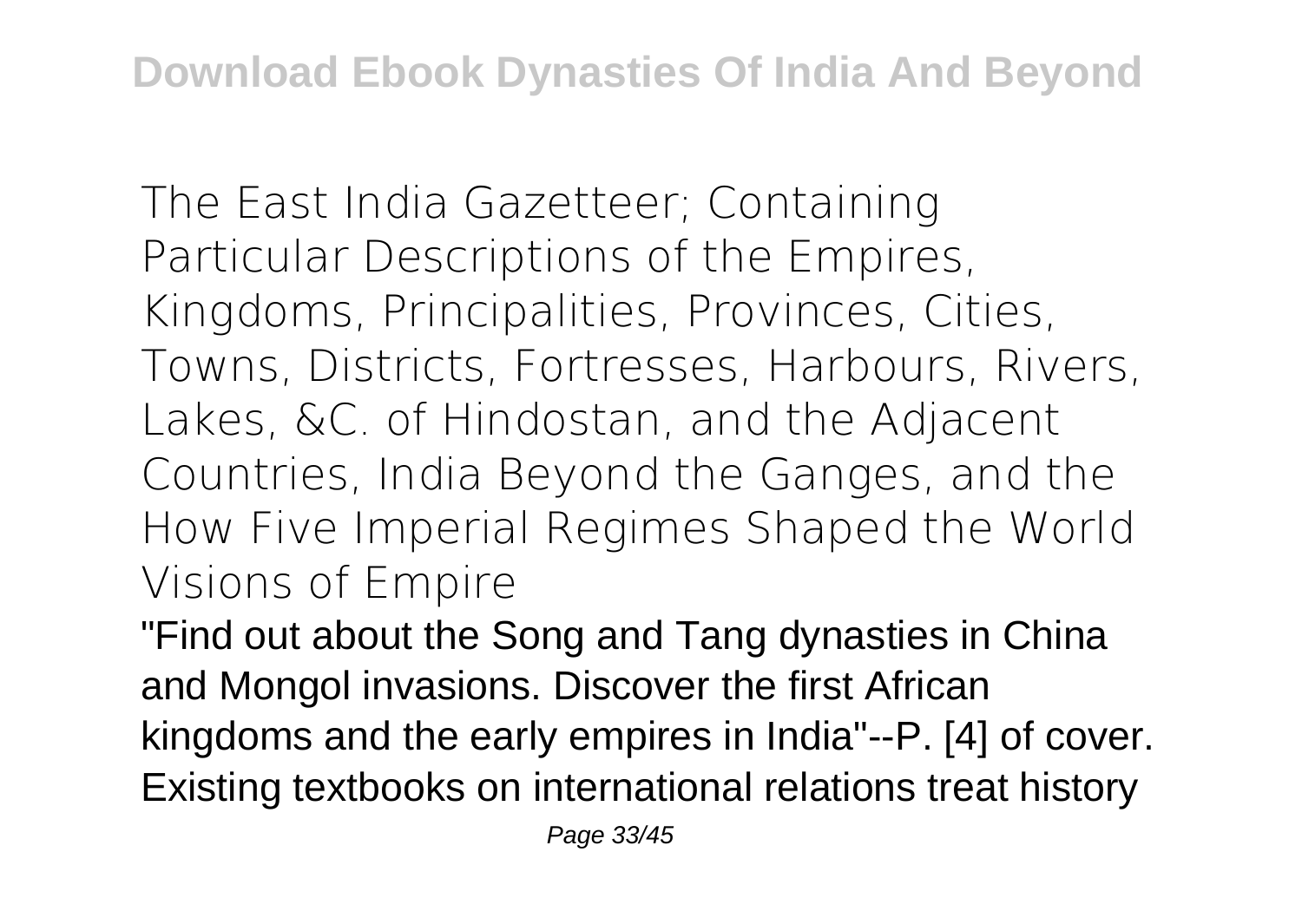in a cursory fashion and perpetuate a Euro-centric perspective. This textbook pioneers a new approach by historicizing the material traditionally taught in International Relations courses, and by explicitly focusing on non-European cases, debates and issues. The volume is divided into three parts. The first part focuses on the international systems that traditionally existed in Europe, East Asia, pre-Columbian Central and South America, Africa and Polynesia. The second part discusses the ways in which these international systems were brought into contact with each other through the agency of Mongols in Central Asia, Arabs in the Mediterranean and the Indian Ocean, Indic and Sinic<br>Page 34/45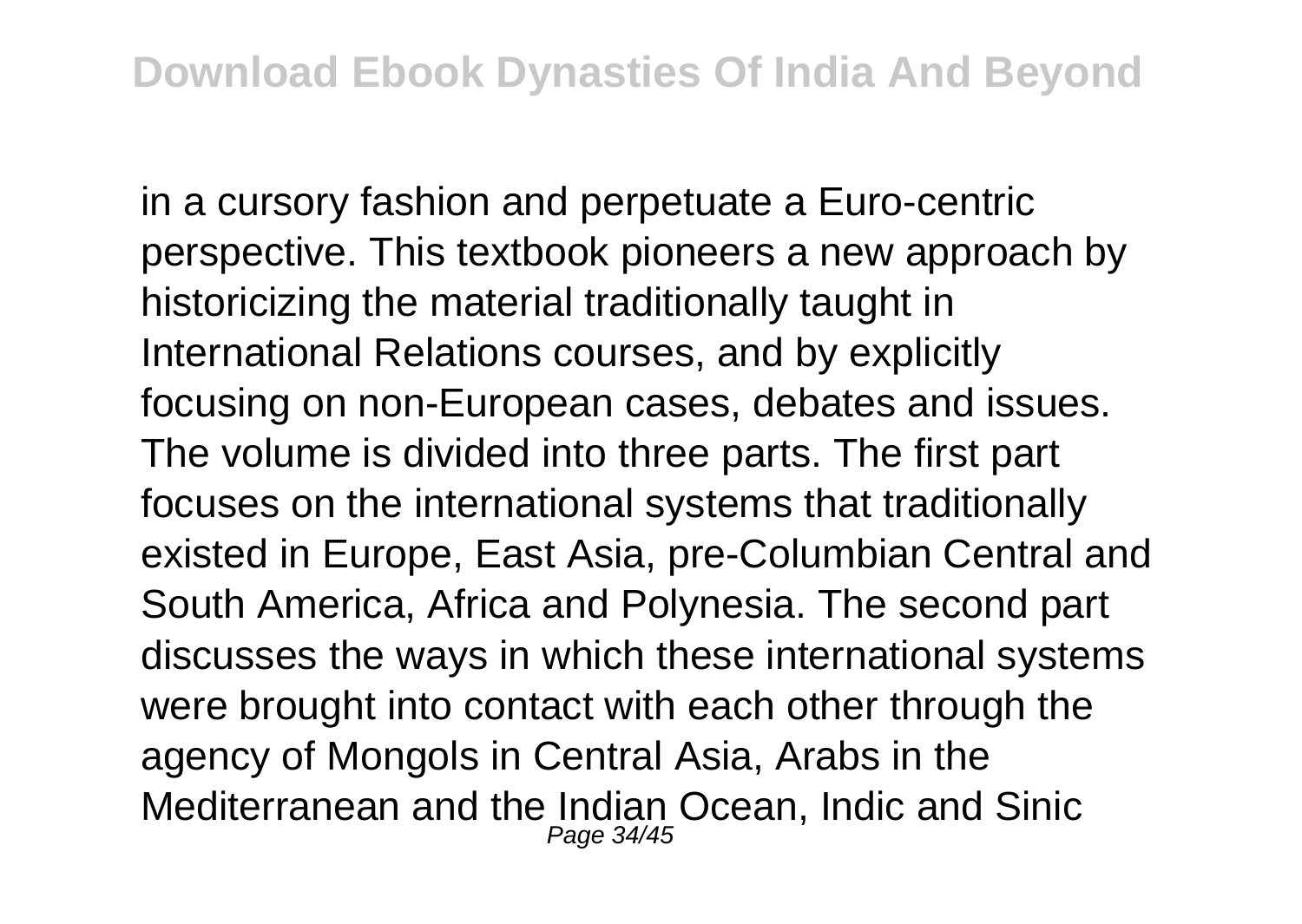societies in South East Asia, and the Europeans through their travels and colonial expansion. The concluding section concerns contemporary issues: the processes of decolonization, neo-colonialism and globalization – and their consequences on contemporary society. History of International Relations provides a unique textbook for undergraduate and graduate students of international relations, and anybody interested in international relations theory, history, and contemporary politics. This book presents an analysis of the foundations organised by the Birla family in India. Several generations were involved in the renovation and establishment of sanctuaries, temples and other sacral<br>Page 35/45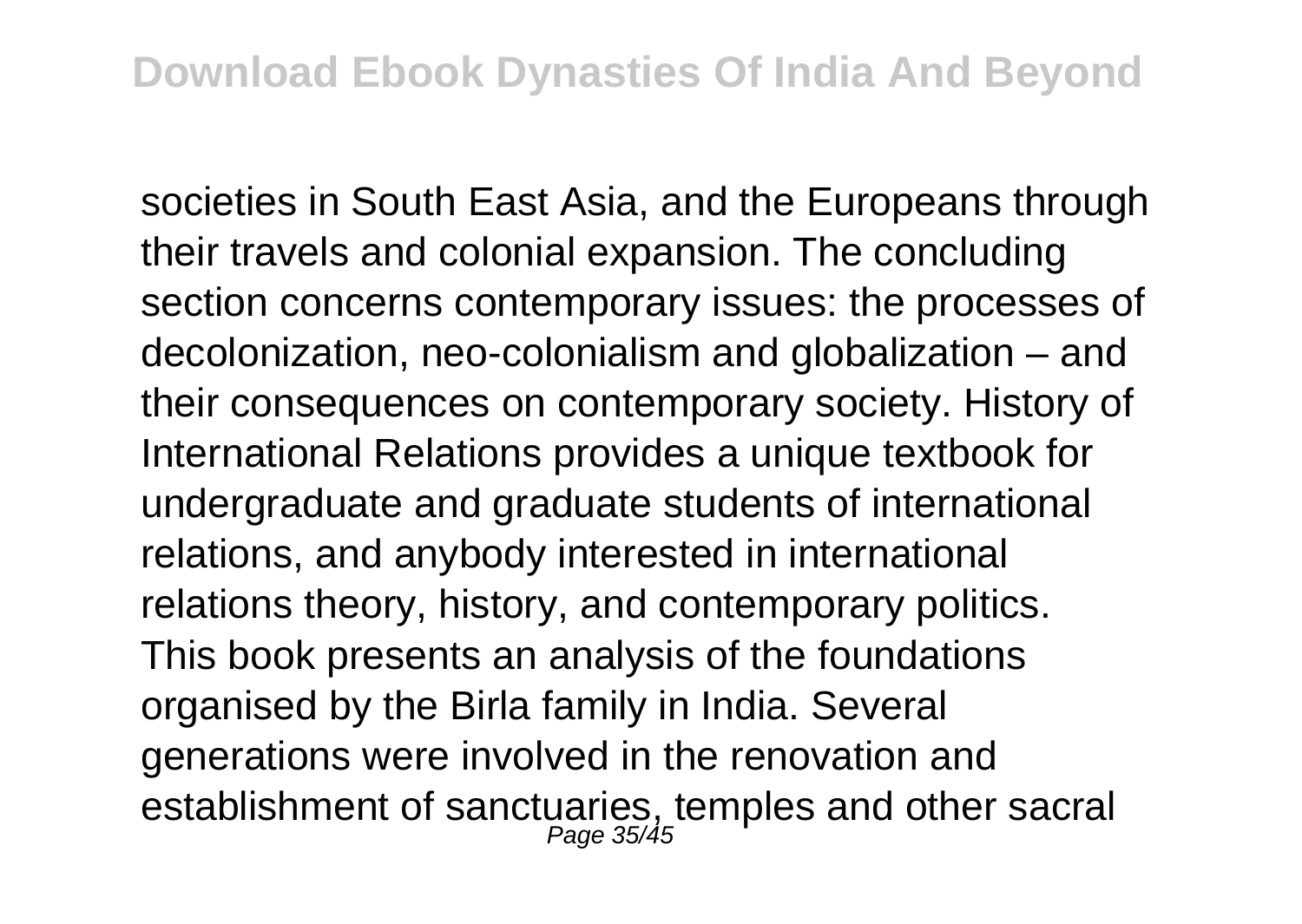buildings. As a result, between 1933 and 1998, nineteen Birla Mandirs were established, mainly in northern and central India. All the temples have the capacity to surprise with their various decorative motifs, not seen in other places, which – apart from their aesthetic function – above all bear important symbolic content. Therefore, is it possible to treat the Birla Mandirs as a specific medium – the carrier of a particular message that is not only religious, but with a significance that permeates other layers of social and political discourse. This message, as the authors of the book claim, have a bearing on the socio-political thought of India – supported by the creation and propagation of ideas related to identity and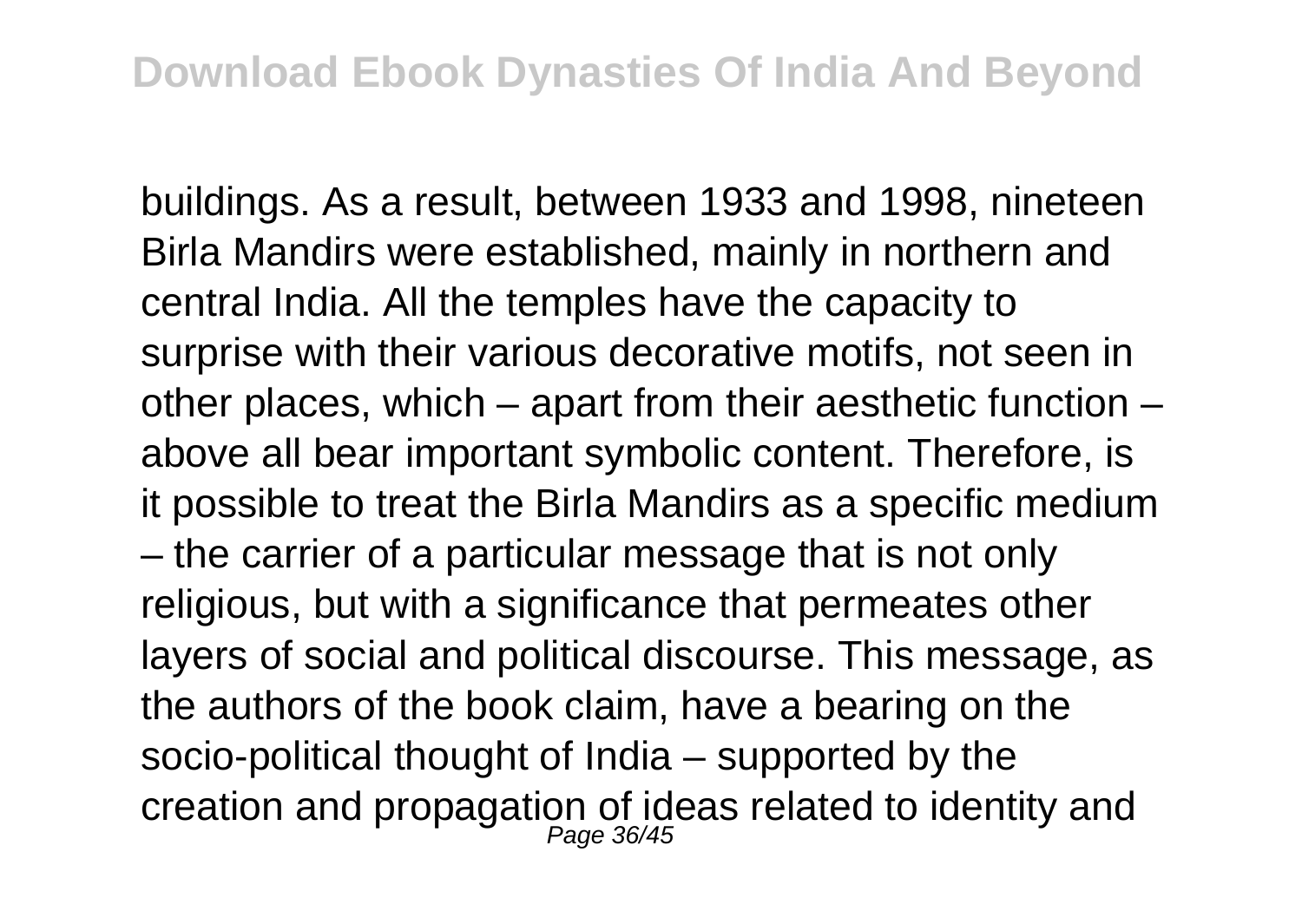a national art. It also conveys the idea of hierarchical Hindu inclusivism which, although considering all religions as equal, treats Hinduism in a unique way – seeing within it the most perfect form of religion, giving man the opportunity to learn the highest truth. The book also examines whether the temples founded by the Birla family and the religious activities undertaken therein apply the concept of "inventing" tradition, and whether traditions created (or "modernised") in contemporary times are a way of enhancing the appeal of the message conveyed from temple to society. "The Vastness of Culture" is a series of publications presenting cultural studies and emphasizing the role of comparative<br>Page 37/45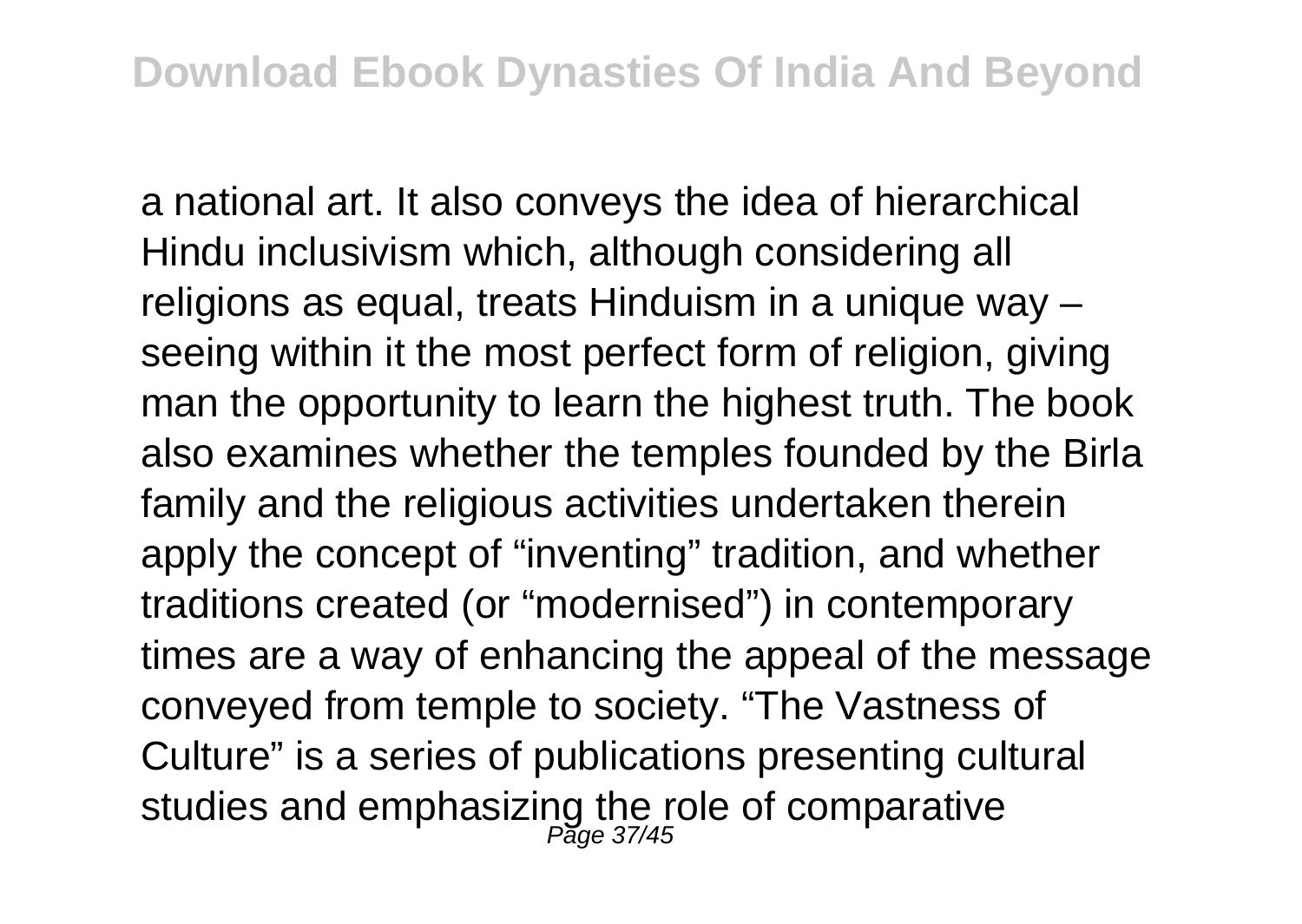research and analyses that reveal similarities, differences and intercultural influences. In our publications, cultures and civilizations are in a state of constant flux, engaging in dialogue, creating new understandings, competing for meaning under the influence of global content, without any clear boundaries, but with a vastness that forces questions to be raised. The East-India Gazetteer Pakistan, Sri Lanka, Bangladesh **Outlook** The History of the British Empire's Most Famous Mercantile Company

East India Gazetteer; Containing Particular Descriptions Page 38/45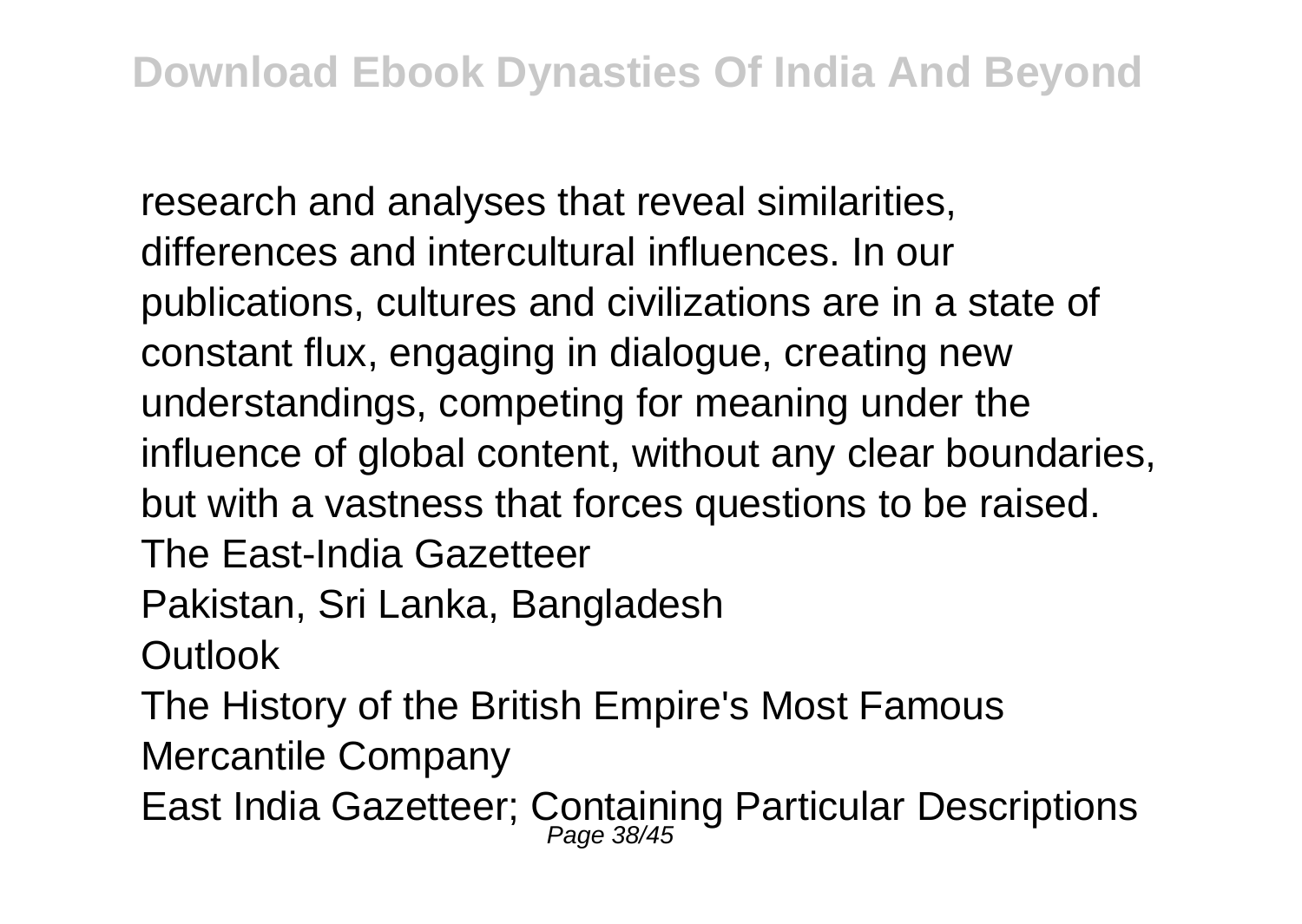of the Empires, Kingdoms ... of Hindostan and the Adjacent Countries, India Beyond the Ganges and the Eastern Archipelago; Together with Sketches of the Manners, Customs, Institutions The Last Hindu Emperor

This work has been selected by scholars as being culturally important, and is part of the knowledge base of civilization as we know it. This work was reproduced from the original artifact, and remains as true to the original work as possible. Therefore, you will see the original copyright references, library stamps (as most of these works have been housed in our most important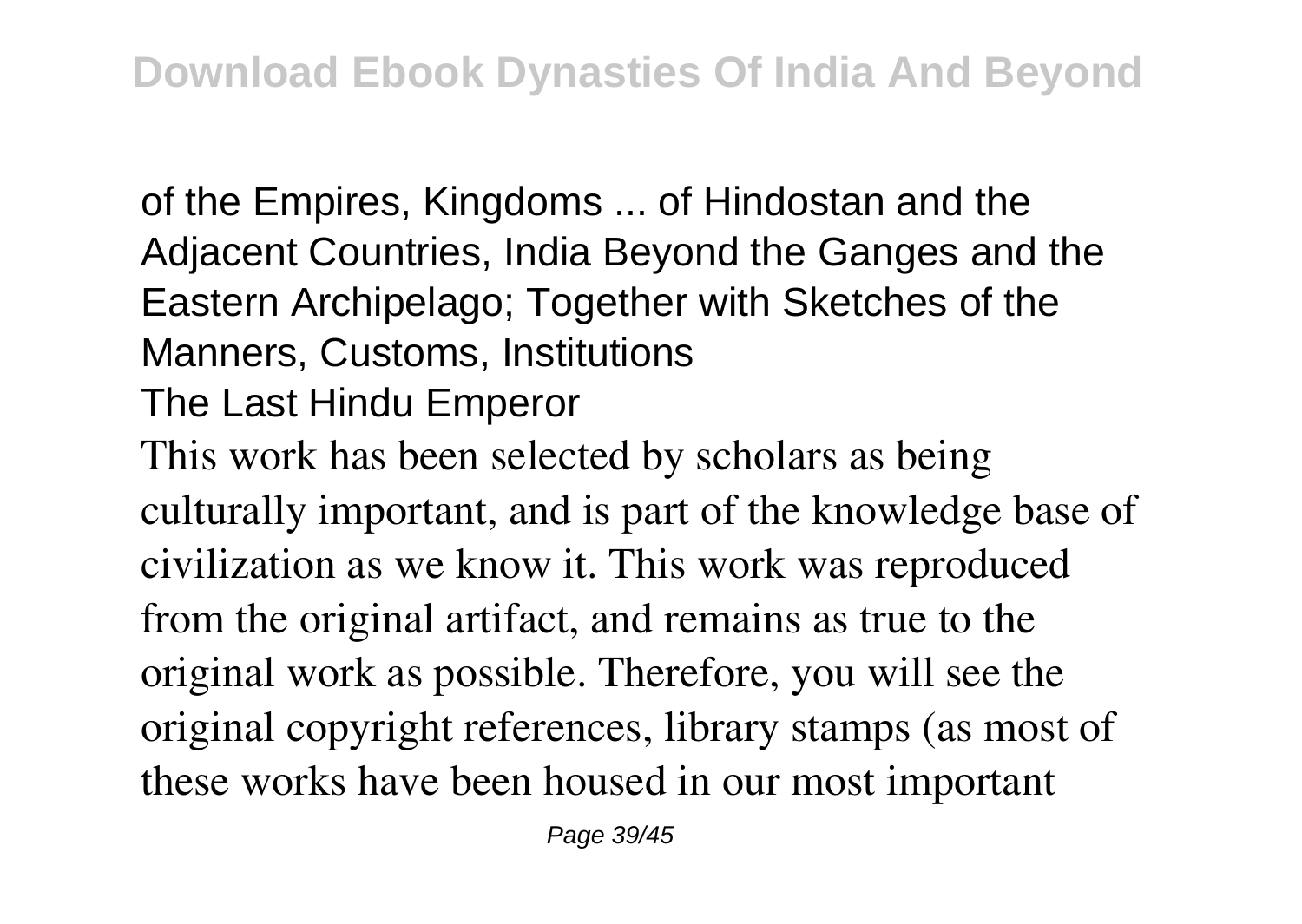libraries around the world), and other notations in the work.This work is in the public domain in the United States of America, and possibly other nations. Within the United States, you may freely copy and distribute this work, as no entity (individual or corporate) has a copyright on the body of the work.As a reproduction of a historical artifact, this work may contain missing or blurred pages, poor pictures, errant marks, etc. Scholars believe, and we concur, that this work is important enough to be preserved, reproduced, and made generally available to the public. We appreciate your support of the preservation process, and thank you for being an Page 40/45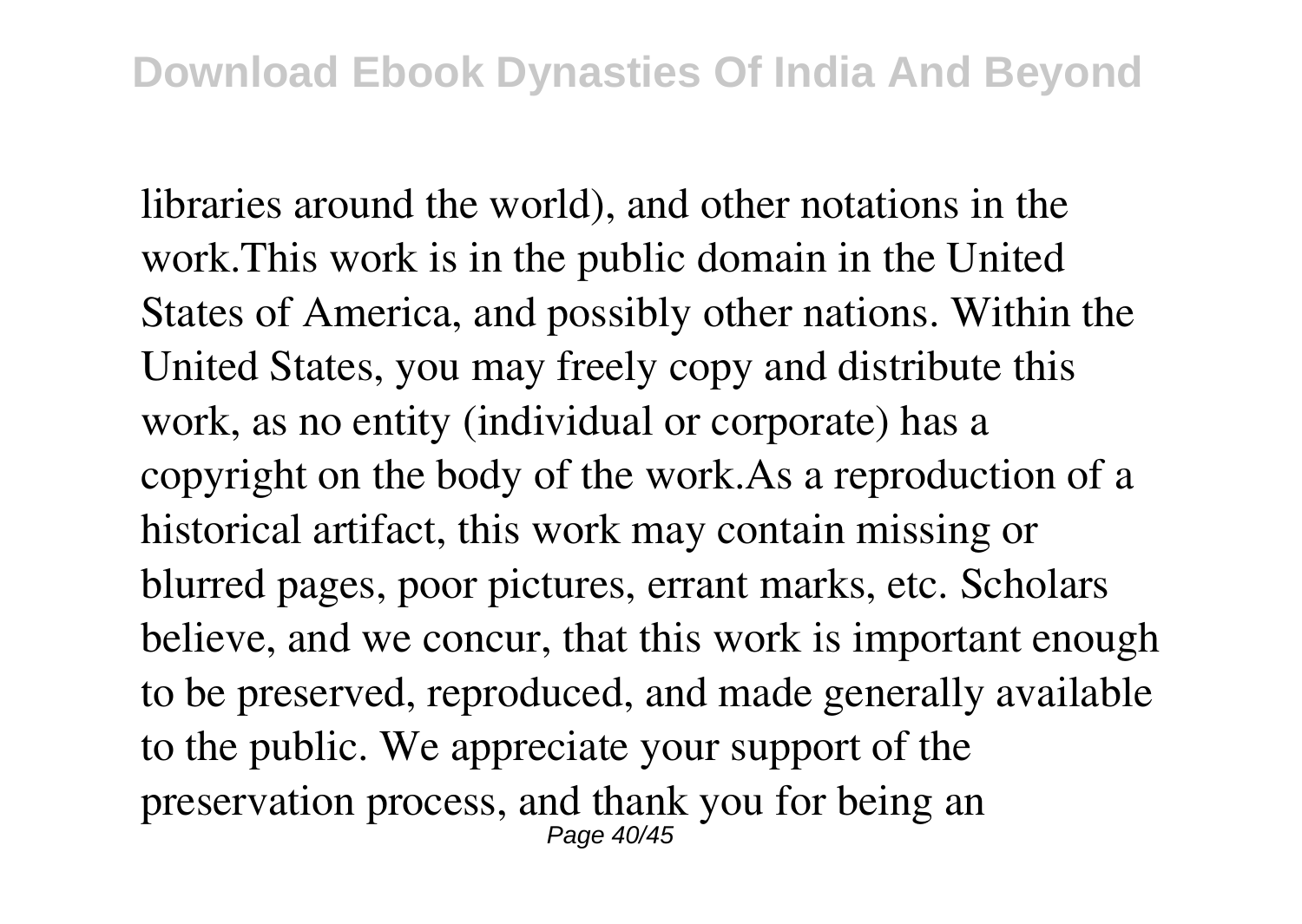important part of keeping this knowledge alive and relevant.

This volume offers a wide-ranging account of the Mongols in western and eastern Asia in the aftermath of Genghis Khan's disruptive invasions of the early thirteenth century, focusing on the significant cultural, social, religious and political changes that followed in their wake.

"In this extraordinary volume, Krishan Kumar provides us with a brilliant tour of some of history's most important empires, demonstrating the critical importance of imperial ideas and ideologies for understanding their modalities of Page 41/45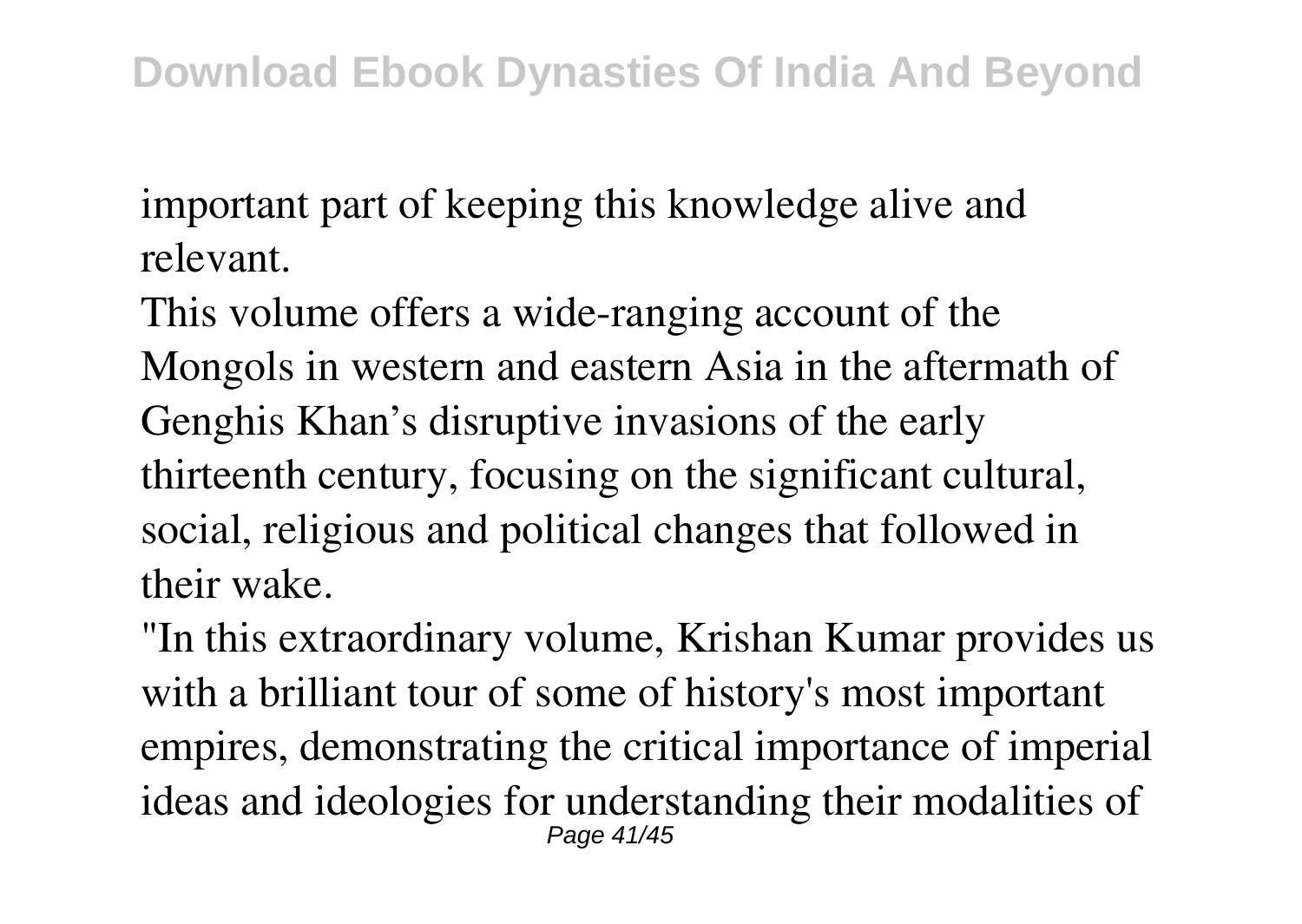rule and the conflicts that beset them. In doing so, he interrogates the contested terrain between nationalism and empire and the legacies that empires leave behind."--Mark R. Beissinger, Princeton University "This is an excellent book with original insights into the history of empires and the discourses and rhetoric of their rulers and defenders. Kumar's writing is lively and free of jargon, and his research is prodigious. He manages to bring clarity and perspective to a complex subject."--Ronald Grigor Suny, author of "They Can Live in the Desert but Nowhere Else": A History of the Armenian Genocide "A masterly piece of work."--Anthony Pagden, author of The Burdens Page 42/45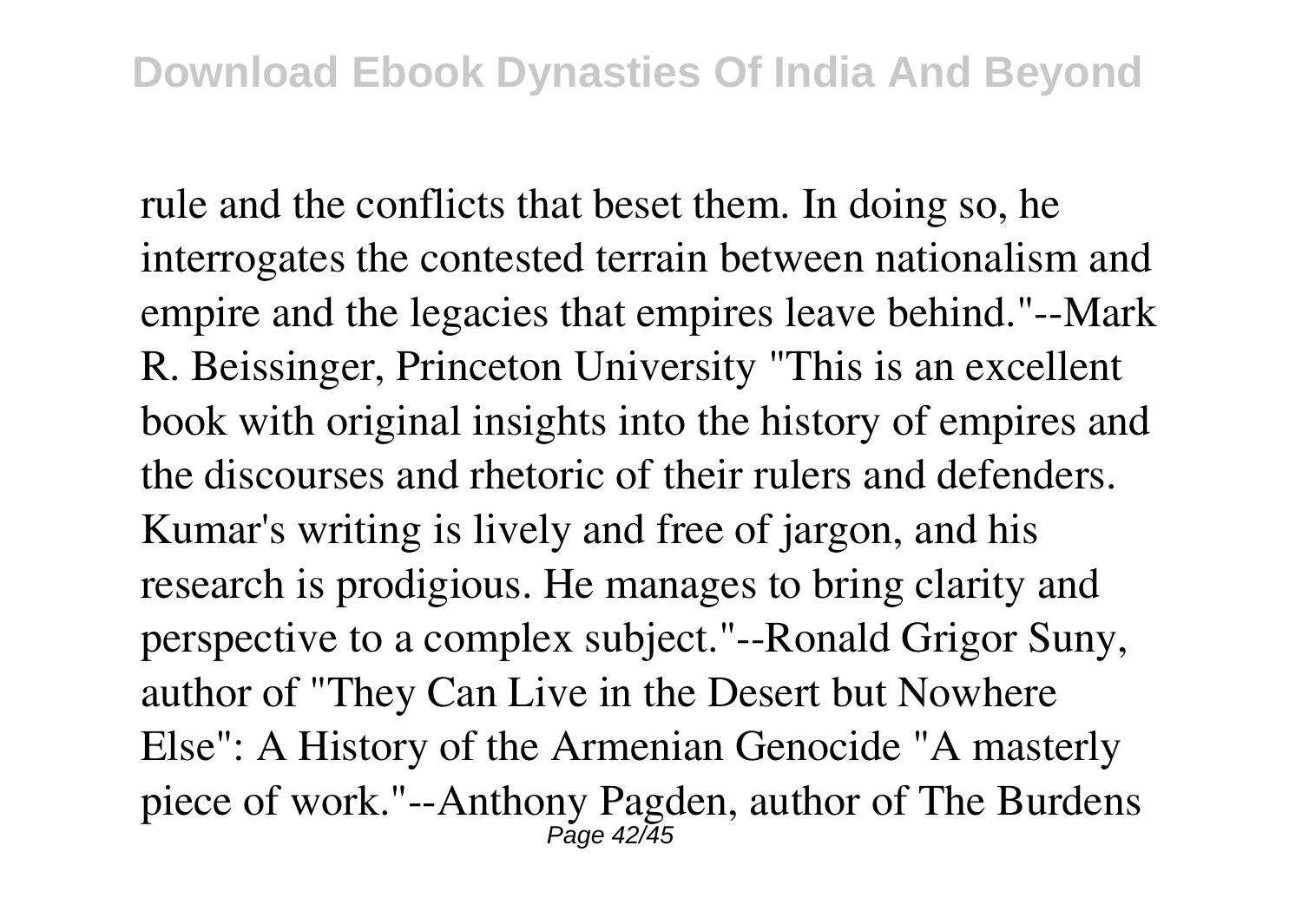of Empire: 1539 to the Present The East India Gazetteer; Containing Particular Descriptions of the Empires, Kingdoms, Principalities, Provinces, Cities, Towns, Districts, Fortresses, Harbors, Rivers, Lakes, & C of Hindostan, and the Adjacent Countries, India Beyond the Ganges, and the Eastern Archipelago; Together with Sketches of the Manners, Customs, Institutions, Agriculture, Commerce, Manufactures, Revenues, Population, Castes, Religion, History &c. of Their Various Inhabitants Palace Women in World History Zemindaris of Bengal - A Chronicle of Bengal's Ruling Page 43/45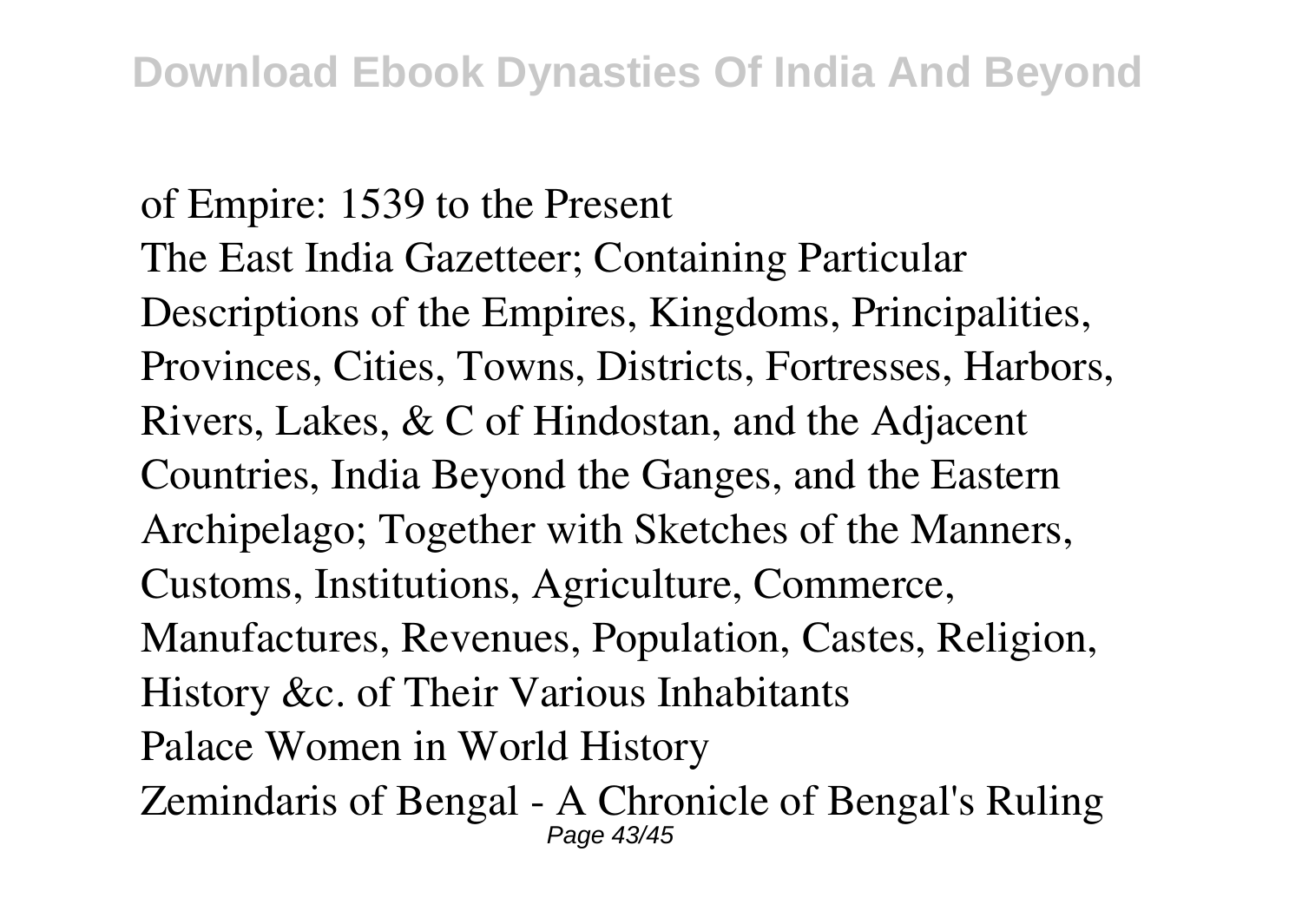Families Blood Dynasties History of International Relations The East-India Gazetteer ; Containing Particular Descriptions of the Empires, Kingdoms, Principalities, Provinces, Cities, Towns, Districts, Fortresses, Harbours, Rivers, Lakes, &c. of Hindostan, and the Adjacent Countries, India Beyond the Ganges, and the Eastern Archipelgo ; Together with Sketches of the Manners, Customs, Institutions, Agriculture, Commerce, Manufactures, Revenues, Population, Castes, Religion, History, &c. of Their Various Inhabitants. By Walter Page 44/45